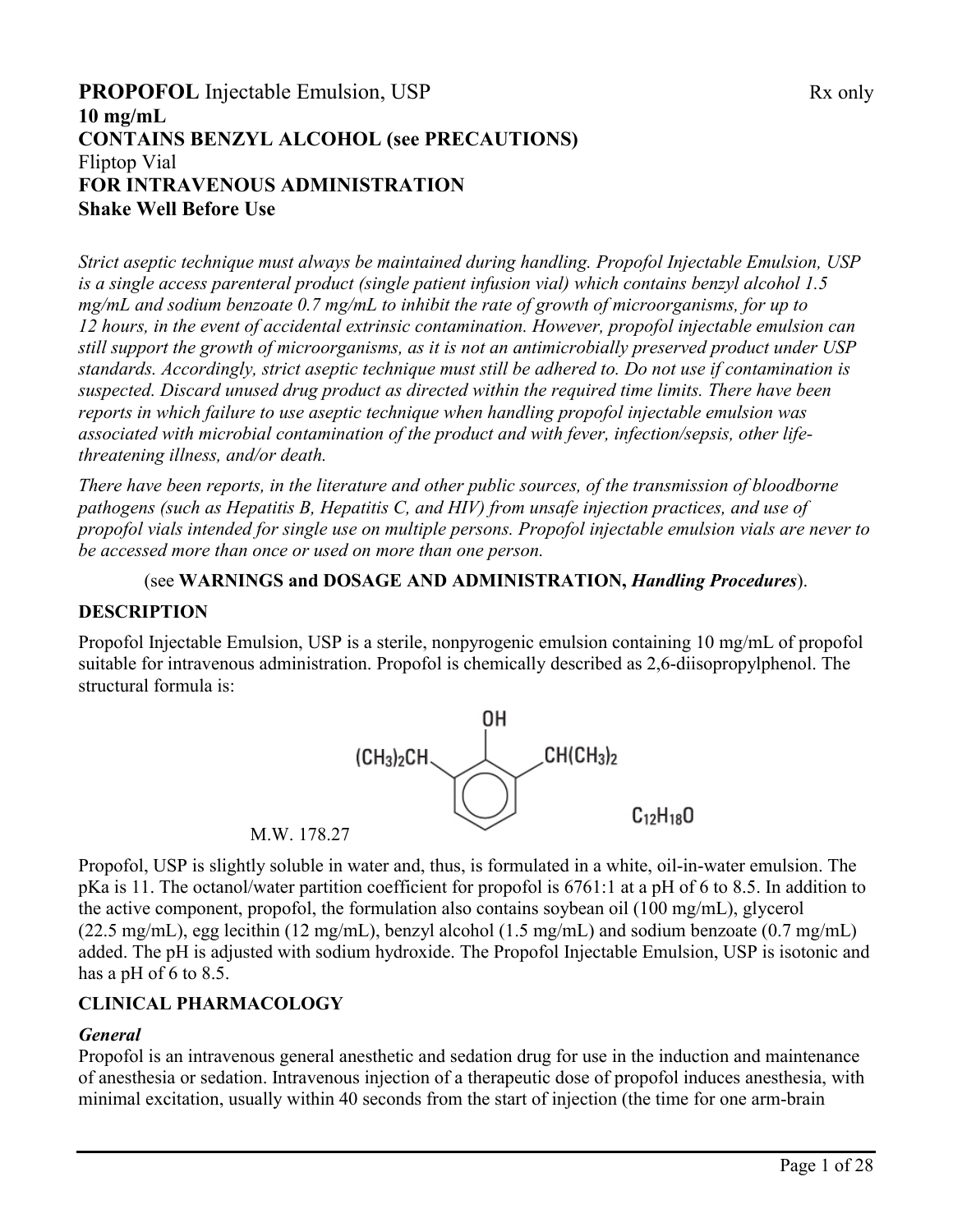circulation). As with other rapidly acting intravenous anesthetic agents, the half-time of the blood-brain equilibration is approximately 1 minute to 3 minutes, accounting for the rate of induction of anesthesia. The mechanism of action, like all general anesthetics, is poorly understood. However, propofol is thought to produce its sedative/anesthetic effects by the positive modulation of the inhibitory function of the neurotransmitter GABA through the ligand-gated GABAA receptors.

### *Pharmacodynamics*

Pharmacodynamic properties of propofol are dependent upon the therapeutic blood propofol concentrations. Steady-state propofol blood concentrations are generally proportional to infusion rates. Undesirable side effects, such as cardiorespiratory depression, are likely to occur at higher blood concentrations which result from bolus dosing or rapid increases in infusion rates. An adequate interval (3 minutes to 5 minutes) must be allowed between dose adjustments in order to assess clinical effects.

The hemodynamic effects of propofol injectable emulsion during induction of anesthesia vary. If spontaneous ventilation is maintained, the major cardiovascular effect is arterial hypotension (sometimes greater than a 30% decrease) with little or no change in heart rate and no appreciable decrease in cardiac output. If ventilation is assisted or controlled (positive pressure ventilation), there is an increase in the incidence and the degree of depression of cardiac output. Addition of an opioid, used as a premedicant, further decreases cardiac output and respiratory drive.

If anesthesia is continued by infusion of propofol injectable emulsion, the stimulation of endotracheal intubation and surgery may return arterial pressure towards normal. However, cardiac output may remain depressed. Comparative clinical studies have shown that the hemodynamic effects of propofol injectable emulsion during induction of anesthesia are generally more pronounced than with other intravenous (IV) induction agents.

Induction of anesthesia with propofol injectable emulsion is frequently associated with apnea in both adults and pediatric patients. In adult patients who received propofol injectable emulsion (2 mg/kg to 2.5 mg/kg), apnea lasted less than 30 seconds in 7% of patients, 30 seconds to 60 seconds in 24% of patients, and more than 60 seconds in 12% of patients. In pediatric patients from birth through 16 years of age assessable for apnea who received bolus doses of propofol injectable emulsion (1 mg/kg to 3.6 mg/kg), apnea lasted less than 30 seconds in 12% of patients, 30 seconds to 60 seconds in 10% of patients, and more than 60 seconds in 5% of patients.

During maintenance of general anesthesia, propofol injectable emulsion causes a decrease in spontaneous minute ventilation usually associated with an increase in carbon dioxide tension which may be marked depending upon the rate of administration and concurrent use of other medications (e.g., opioids, sedatives, etc.).

During monitored anesthesia care (MAC) sedation, attention must be given to the cardiorespiratory effects of propofol injectable emulsion. Hypotension, oxyhemoglobin desaturation, apnea, and airway obstruction can occur, especially following a rapid bolus of propofol injectable emulsion. During initiation of MAC sedation, slow infusion or slow injection techniques are preferable over rapid bolus administration. During maintenance of MAC sedation, a variable rate infusion is preferable over intermittent bolus administration in order to minimize undesirable cardiorespiratory effects. In the elderly, debilitated, or American Society of Anesthesiologists Physical Status (ASA-PS) III or IV patients, rapid (single or repeated) bolus dose administration should not be used for MAC sedation (see **WARNINGS**).

Clinical and preclinical studies suggest that propofol injectable emulsion is rarely associated with elevation of plasma histamine levels.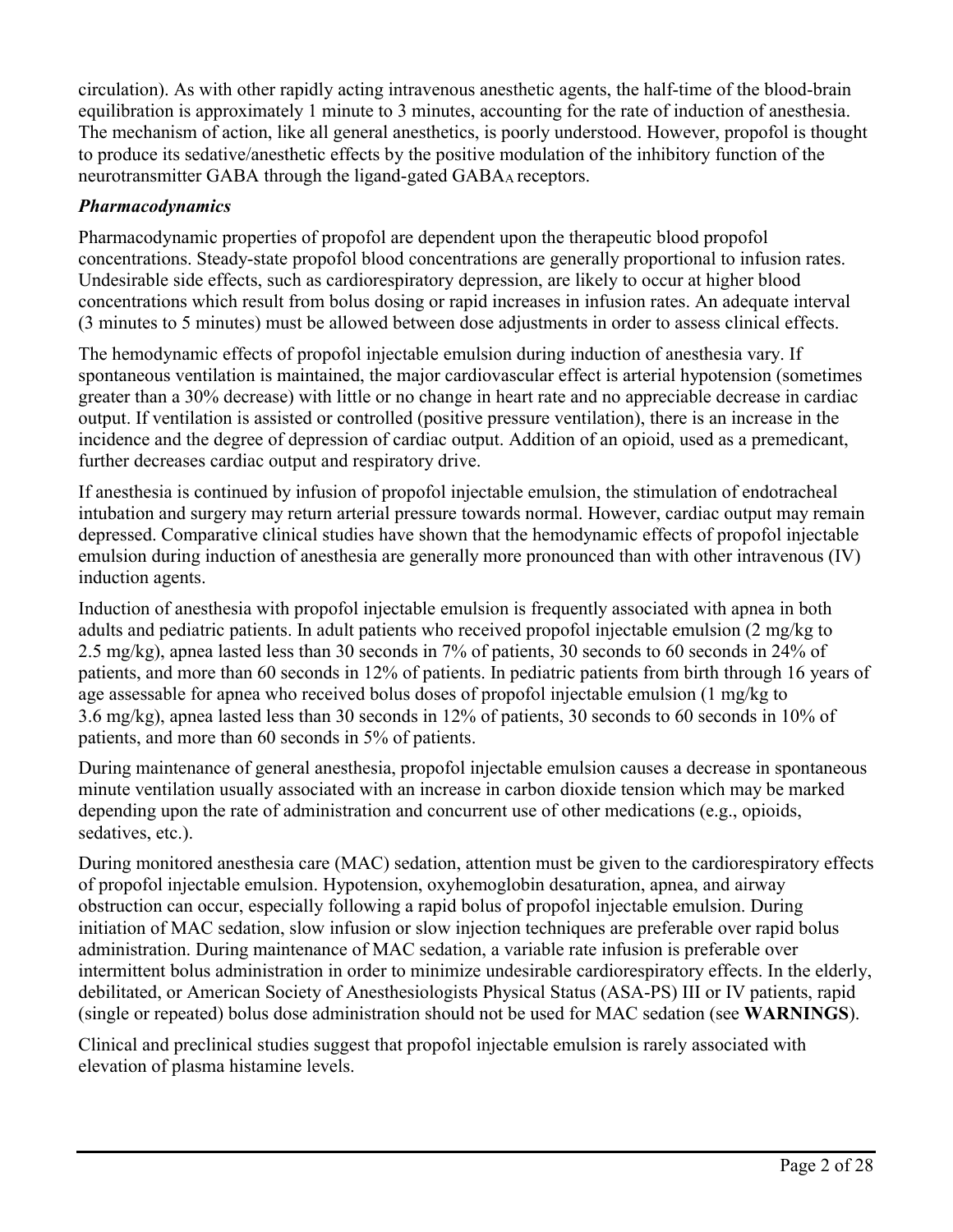Preliminary findings in patients with normal intraocular pressure indicate that propofol injectable emulsion produces a decrease in intraocular pressure which may be associated with a concomitant decrease in systemic vascular resistance.

Clinical studies indicate that propofol injectable emulsion when used in combination with hypocarbia increases cerebrovascular resistance and decreases cerebral blood flow, cerebral metabolic oxygen consumption, and intracranial pressure. Propofol injectable emulsion does not affect cerebrovascular reactivity to changes in arterial carbon dioxide tension (see *Clinical Trials***, Neuroanesthesia**).

Clinical studies indicate that propofol injectable emulsion does not suppress the adrenal response to ACTH.

Animal studies and limited experience in susceptible patients have not indicated any propensity of propofol injectable emulsion to induce malignant hyperthermia.

Hemosiderin deposits have been observed in the livers of dogs receiving DIPRIVAN containing 0.005% disodium edetate over a four-week period; the clinical significance of this is unknown.

### *Pharmacokinetics*

The pharmacokinetics of propofol are well described by a three compartment linear model with compartments representing the plasma, rapidly equilibrating tissues, and slowly equilibrating tissues.

Following an IV bolus dose, there is rapid equilibration between the plasma and the brain, accounting for the rapid onset of anesthesia. Plasma levels initially decline rapidly as a result of both distribution and metabolic clearance. Distribution accounts for about half of this decline following a bolus of propofol.

However, distribution is not constant over time, but decreases as body tissues equilibrate with plasma and become saturated. The rate at which equilibration occurs is a function of the rate and duration of the infusion. When equilibration occurs there is no longer a net transfer of propofol between tissues and plasma.

Discontinuation of the recommended doses of propofol injectable emulsion after the maintenance of anesthesia for approximately one hour, or for sedation in the ICU for one day, results in a prompt decrease in blood propofol concentrations and rapid awakening. Longer infusions (10 days of ICU sedation) result in accumulation of significant tissue stores of propofol, such that the reduction in circulating propofol is slowed and the time to awakening is increased.

By daily titration of propofol injectable emulsion dosage to achieve only the minimum effective therapeutic concentration, rapid awakening within 10 minutes to 15 minutes can occur even after longterm administration. If, however, higher than necessary infusion levels have been maintained for a long time, propofol redistribution from fat and muscle to the plasma can be significant and slow recovery.

The figure below illustrates the fall of plasma propofol levels following infusions of various durations to provide ICU sedation.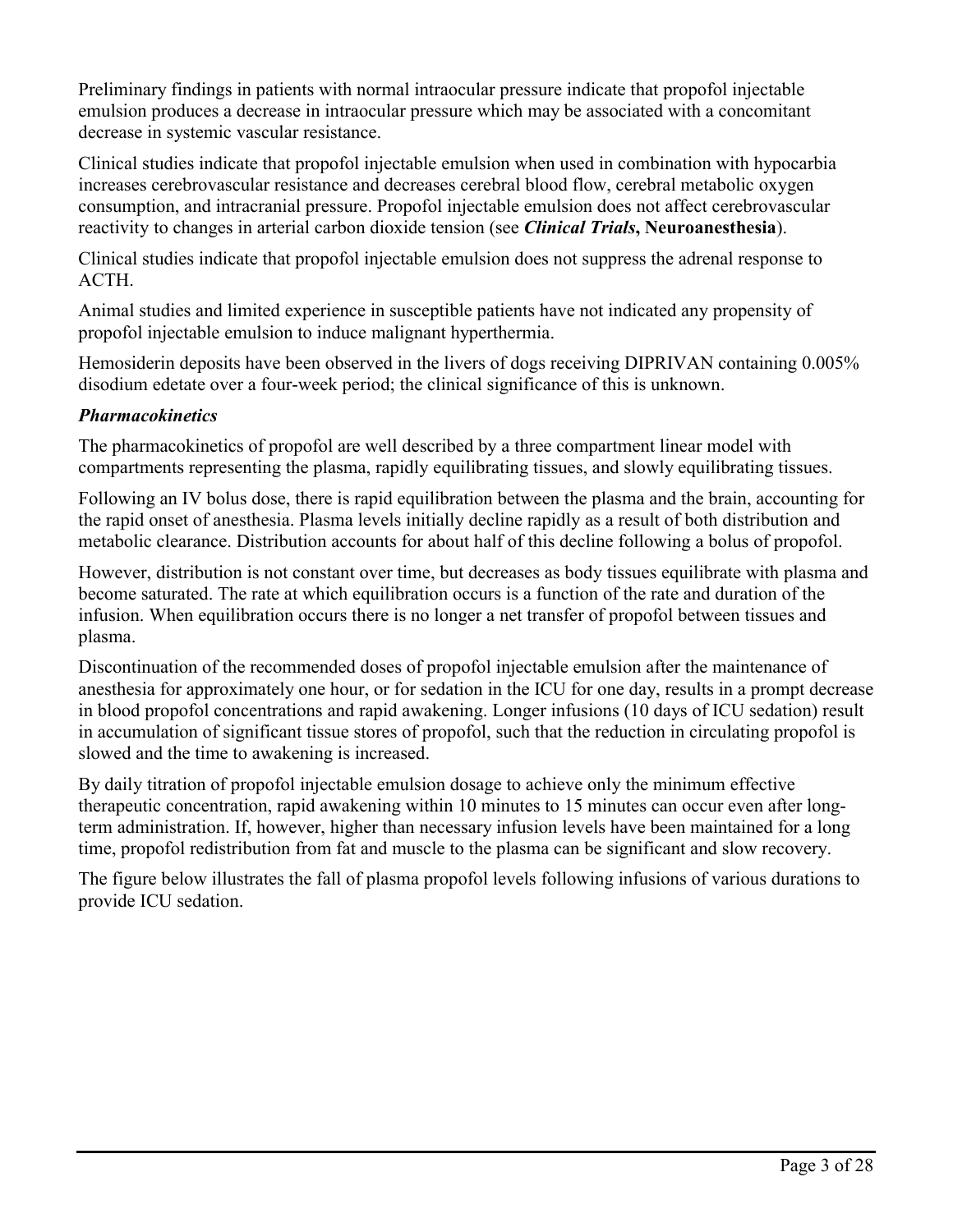

The large contribution of distribution (about 50%) to the fall of propofol plasma levels following brief infusions means that after very long infusions a reduction in the infusion rate is appropriate by as much as half the initial infusion rate in order to maintain a constant plasma level. Therefore, failure to reduce the infusion rate in patients receiving propofol injectable emulsion for extended periods may result in excessively high blood concentrations of the drug. Thus, titration to clinical response and daily evaluation of sedation levels are important during use of propofol injectable emulsion infusion for ICU sedation.

### **Adults**

Propofol clearance ranges from 23 mL/kg/min to 50 mL/kg/min (1.6 L/min to 3.4 L/min in 70 kg adults). It is chiefly eliminated by hepatic conjugation to inactive metabolites which are excreted by the kidney. A glucuronide conjugate accounts for about 50% of the administered dose. Propofol has a steady-state volume of distribution (10-day infusion) approaching 60 L/kg in healthy adults. A difference in pharmacokinetics due to sex has not been observed. The terminal half-life of propofol after a 10-day infusion is 1 day to 3 days.

## **Geriatrics**

With increasing patient age, the dose of propofol needed to achieve a defined anesthetic end point (doserequirement) decreases. This does not appear to be an age-related change in pharmacodynamics or brain sensitivity, as measured by EEG burst suppression. With increasing patient age, pharmacokinetic changes are such that, for a given IV bolus dose, higher peak plasma concentrations occur, which can explain the decreased dose requirement. These higher peak plasma concentrations in the elderly can predispose patients to cardiorespiratory effects including hypotension, apnea, airway obstruction, and/or arterial oxygen desaturation. The higher plasma levels reflect an age-related decrease in volume of distribution and intercompartmental clearance. Lower doses are therefore recommended for initiation and maintenance of sedation and anesthesia in elderly patients (see **DOSAGE AND ADMINISTRATION**).

## **Pediatrics**

The pharmacokinetics of propofol were studied in children between 3 years and 12 years of age who received propofol injectable emulsion for periods of approximately 1 hour to 2 hours. The observed distribution and clearance of propofol in these children were similar to adults.

## **Organ Failure**

The pharmacokinetics of propofol do not appear to be different in people with chronic hepatic cirrhosis or chronic renal impairment compared to adults with normal hepatic and renal function. The effects of acute hepatic or renal failure on the pharmacokinetics of propofol have not been studied.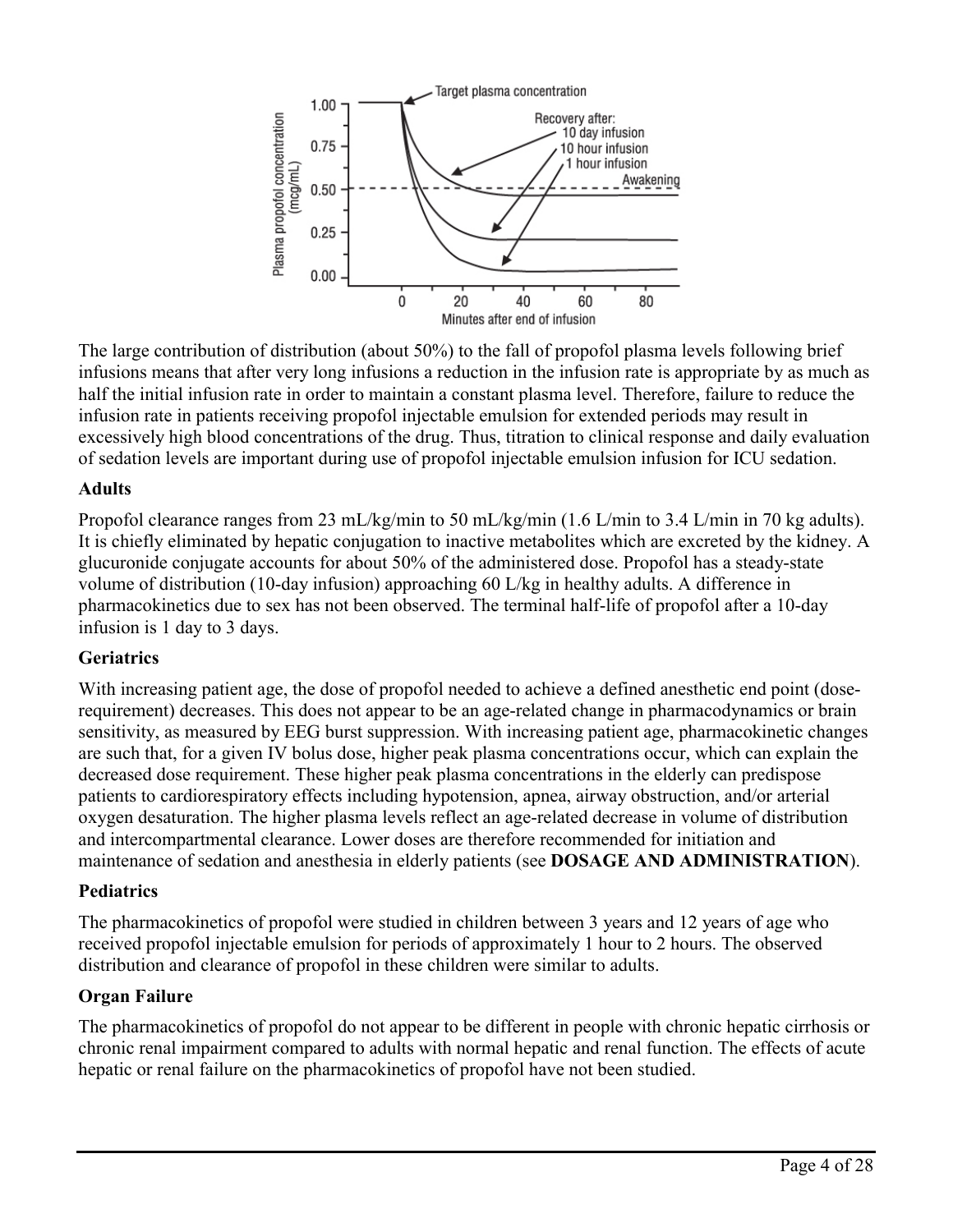## *Clinical Trials*

#### **Anesthesia and Monitored Anesthesia Care (MAC) Sedation**

#### **Pediatric Anesthesia**

Propofol injectable emulsion was studied in clinical trials which included cardiac surgical patients. Most patients were 3 years of age or older. The majority of the patients were healthy ASA-PS I or II patients. The range of doses in these studies are described in Tables 1 and 2.

| <b>Age Range</b>                                    | <b>Induction Dose</b>                                                | <b>Injection Duration</b>                            |  |  |
|-----------------------------------------------------|----------------------------------------------------------------------|------------------------------------------------------|--|--|
|                                                     | Median (range)                                                       | Median (range)                                       |  |  |
| Birth through 16 years                              | $2.5 \text{ mg/kg}$                                                  | $20$ sec.                                            |  |  |
|                                                     | $(1 \text{ mg/kg}$ to 3.6 mg/kg)                                     | $(6 \text{ sec to } 45 \text{ sec})$                 |  |  |
| <b>TABLE 2. PEDIATRIC MAINTENANCE OF ANESTHESIA</b> |                                                                      |                                                      |  |  |
| <b>Age Range</b>                                    | <b>Maintenance Dosage</b>                                            | <b>Duration</b>                                      |  |  |
| 2 months to 2 years                                 | 199 mcg/kg/min $(82)$<br>$mcg/kg/min$ to<br>$394 \text{~mcg/kg/min}$ | 65 minutes (12 minutes to<br>282 minutes)            |  |  |
| 2 to 12 years                                       | 188 mcg/kg/min (12<br>$mcg/kg/min$ to<br>$1041 \text{~mcg/kg/min}$   | 69 minutes $(23 \text{ minutes to})$<br>374 minutes) |  |  |

161 mcg/kg/min (84 mcg/kg/min to 359 mcg/kg/min)

#### **TABLE 1. PEDIATRIC INDUCTION OF ANESTHESIA**

#### **Neuroanesthesia**

>12 through 16 years

Propofol injectable emulsion was studied in patients undergoing craniotomy for supratentorial tumors in two clinical trials. The mean lesion size (anterior/posterior x lateral) was 31 mm x 32 mm in one trial and 55 mm x 42 mm in the other trial respectively. Anesthesia was induced with a median propofol dose of 1.4 mg/kg (range: 0.9 mg/kg to 6.9 mg/kg) and maintained with a median maintenance propofol dose of 146 mcg/kg/min (range: 68 mcg/kg/min to 425 mcg/kg/min). The median duration of the propofol maintenance infusion was 285 minutes (range: 48 minutes to 622 minutes).

Propofol injectable emulsion was administered by infusion in a controlled clinical trial to evaluate its effect on cerebrospinal fluid pressure (CSFP). The mean arterial pressure was maintained relatively constant over 25 minutes with a change from baseline of  $-4\% \pm 17\%$  (mean  $\pm$  SD). The change in CSFP was  $-46\% \pm 14\%$ . As CSFP is an indirect measure of intracranial pressure (ICP), propofol injectable emulsion, when given by infusion or slow bolus in combination with hypocarbia, is capable of decreasing ICP independent of changes in arterial pressure.

#### **Intensive Care Unit (ICU) Sedation**

#### **Adult Patients**

Propofol injectable emulsion was compared to benzodiazepines and opioids in clinical trials involving ICU patients. Of these, 302 received propofol injectable emulsion and comprise the overall safety database for ICU sedation.

Across all clinical studies, the mean infusion maintenance rate for all propofol injectable emulsion patients was  $27 \pm 21$  mcg/kg/min. The maintenance infusion rates required to maintain adequate sedation ranged from 2.8 mcg/kg/min to 130 mcg/kg/min. The infusion rate was lower in patients over 55 years of

69 minutes (26 minutes to 251 minutes)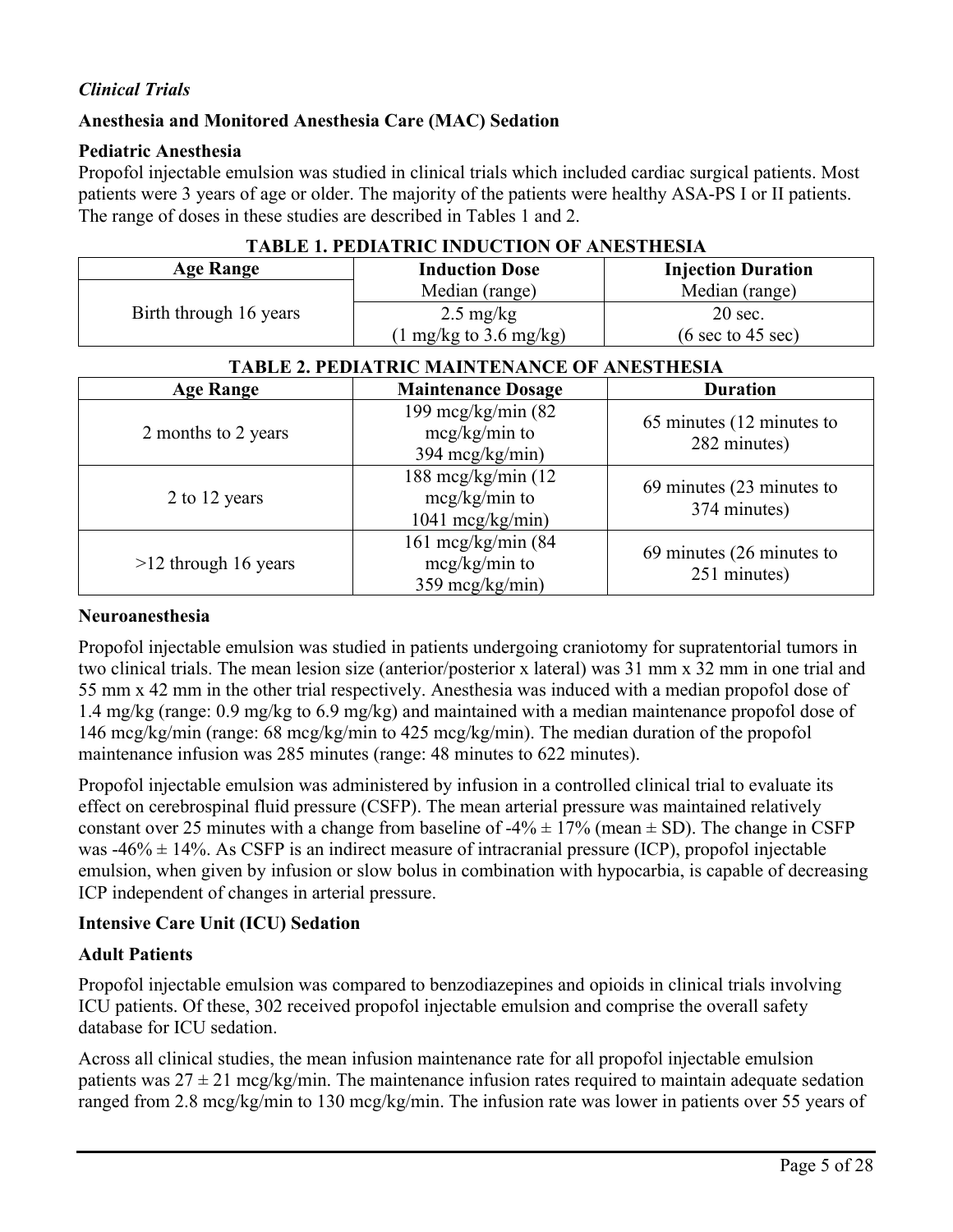age (approximately 20 mcg/kg/min) compared to patients under 55 years of age (approximately 38 mcg/kg/min). Although there are reports of reduced analgesic requirements, most patients received opioids for analgesia during maintenance of ICU sedation. In these studies, morphine or fentanyl was used as needed for analgesia. Some patients also received benzodiazepines and/or neuromuscular blocking agents. During long-term maintenance of sedation, some ICU patients were awakened once or twice every 24 hours for assessment of neurologic or respiratory function.

In Medical and Postsurgical ICU studies comparing propofol injectable emulsion to benzodiazepine infusion or bolus, there were no apparent differences in maintenance of adequate sedation, mean arterial pressure, or laboratory findings. Like the comparators, propofol injectable emulsion reduced blood cortisol during sedation while maintaining responsivity to challenges with adrenocorticotropic hormone (ACTH). Case reports from the published literature generally reflect that propofol injectable emulsion has been used safely in patients with a history of porphyria or malignant hyperthermia.

In hemodynamically stable head trauma patients ranging in age from 19 years to 43 years, adequate sedation was maintained with propofol injectable emulsion or morphine. There were no apparent differences in adequacy of sedation, intracranial pressure, cerebral perfusion pressure, or neurologic recovery between the treatment groups. In literature reports of severely head-injured patients in Neurosurgical ICUs, propofol injectable emulsion infusion and hyperventilation, both with and without diuretics, controlled intracranial pressure while maintaining cerebral perfusion pressure. In some patients, bolus doses resulted in decreased blood pressure and compromised cerebral perfusion pressure.

Propofol injectable emulsion was found to be effective in status epilepticus which was refractory to the standard anticonvulsant therapies. For these patients, as well as for ARDS/respiratory failure and tetanus patients, sedation maintenance dosages were generally higher than those for other critically ill patient populations.

## **Pediatric Patients**

A single, randomized, controlled, clinical trial that evaluated the safety and effectiveness of propofol versus standard sedative agents (SSA) was conducted on 327 pediatric ICU patients. Patients were randomized to receive either propofol 2% (113 patients), propofol 1% (109 patients), or an SSA (e.g., lorazepam, chloral hydrate, fentanyl, ketamine, morphine, or phenobarbital). Propofol therapy was initiated at an infusion rate of 5.5 mg/kg/hr and titrated as needed to maintain sedation at a standardized level. The results of the study showed an increase in the number of deaths in patients treated with propofol as compared to SSAs. Of the 25 patients who died during the trial or within the 28-day follow-up period: 12 (11% were) in the propofol 2% treatment group, 9 (8% were) in the propofol 1% treatment group, and 4% were (4%) in the SSA treatment group. The differences in mortality rate between the groups were not statistically significant. Review of the deaths failed to reveal a correlation with underlying disease status or a correlation to the drug or a definitive pattern to the causes of death.

#### **Cardiac Anesthesia**

Propofol injectable emulsion was evaluated in clinical trials involving patients undergoing coronary artery bypass graft (CABG).

In post-CABG (coronary artery bypass graft) patients, the maintenance rate of propofol administration was usually low (median 11 mcg/kg/min) due to the intraoperative administration of high opioid doses. Patients receiving propofol injectable emulsion required 35% less nitroprusside than midazolam patients. During initiation of sedation in post-CABG patients, a 15% to 20% decrease in blood pressure was seen in the first 60 minutes. It was not possible to determine cardiovascular effects in patients with severely compromised ventricular function.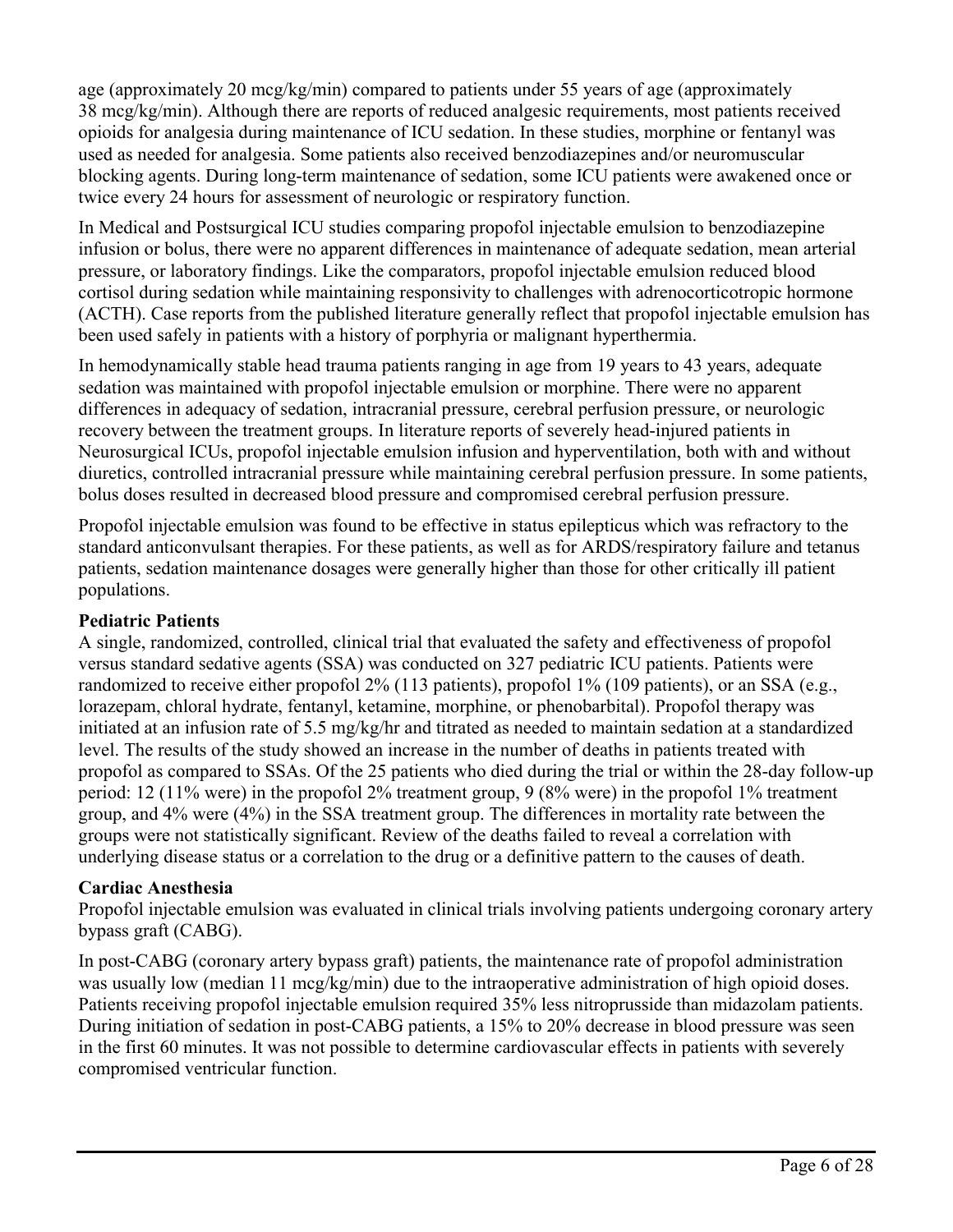### **INDICATIONS AND USAGE**

Propofol injectable emulsion is an IV general anesthetic and sedation drug that can be used as described in the table below.

| <b>Indication</b>                                  | <b>Approved Patient Population</b>               |  |  |
|----------------------------------------------------|--------------------------------------------------|--|--|
| Initiation and maintenance of Monitored Anesthesia | Adults only                                      |  |  |
| Care (MAC) sedation                                |                                                  |  |  |
| Combined sedation and regional anesthesia          | Adults only (see PRECAUTIONS)                    |  |  |
| Induction of General Anesthesia                    | Patients greater than or equal to 3 years of age |  |  |
| Maintenance of General Anesthesia                  | Patients greater than or equal to 2 months of    |  |  |
|                                                    | age                                              |  |  |
| Intensive Care Unit (ICU) sedation of intubated,   | Adults only                                      |  |  |
| mechanically ventilated patients                   |                                                  |  |  |

## **TABLE 3. INDICATIONS FOR PROPOFOL INJECTABLE EMULSION**

Safety, effectiveness and dosing guidelines for propofol injectable emulsion have not been established for MAC Sedation in the pediatric population; therefore, it is not recommended for this use (see **PRECAUTIONS,** *Pediatric Use*).

Propofol injectable emulsion is not recommended for induction of anesthesia below the age of 3 years or for maintenance of anesthesia below the age of 2 months because its safety and effectiveness have not been established in those populations.

In the Intensive Care Unit (ICU), propofol injectable emulsion can be administered to intubated, mechanically ventilated adult patients to provide continuous sedation and control of stress responses only by persons skilled in the medical management of critically ill patients and trained in cardiovascular resuscitation and airway management.

Propofol injectable emulsion is not indicated for use in Pediatric ICU sedation since the safety of this regimen has not been established (see **PRECAUTIONS***, Pediatric Use*).

Propofol injectable emulsion is not recommended for obstetrics, including Cesarean section deliveries. Propofol injectable emulsion crosses the placenta, and as with other general anesthetic agents, the administration of propofol injectable emulsion may be associated with neonatal depression (see **PRECAUTIONS**).

Propofol is not recommended for use in nursing mothers because propofol injectable emulsion has been reported to be excreted in human milk, and the effects of oral absorption of small amounts of propofol are not known (see **PRECAUTIONS**).

#### **CONTRAINDICATIONS**

Propofol injectable emulsion is contraindicated in patients with a known hypersensitivity to propofol injectable emulsion or any of its components.

Propofol injectable emulsion is contraindicated in patients with allergies to eggs, egg products, soybeans or soy products.

#### **WARNINGS**

Use of propofol injectable emulsion has been associated with both fatal and life-threatening anaphylactic and anaphylactoid reactions.

For general anesthesia or monitored anesthesia care (MAC) sedation, propofol injectable emulsion should be administered only by persons trained in the administration of general anesthesia and not involved in the conduct of the surgical/diagnostic procedure. Sedated patients should be continuously monitored, and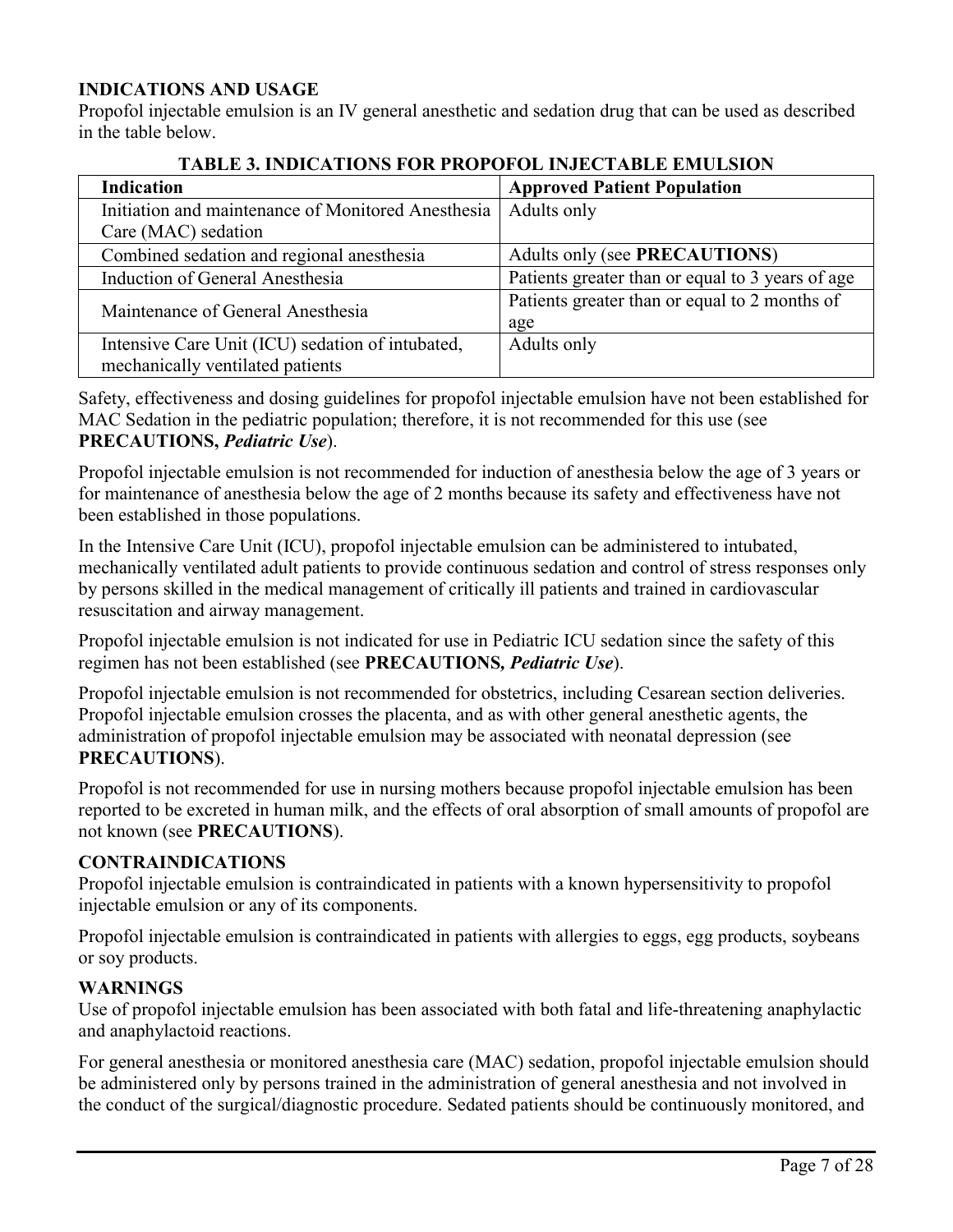facilities for maintenance of a patent airway, providing artificial ventilation, administering supplemental oxygen, and instituting cardiovascular resuscitation must be immediately available. Patients should be continuously monitored for early signs of hypotension, apnea, airway obstruction, and/or oxygen desaturation. These cardiorespiratory effects are more likely to occur following rapid bolus administration, especially in the elderly, debilitated, or ASA-PS III or IV patients.

For sedation of intubated, mechanically ventilated patients in the Intensive Care Unit (ICU), propofol injectable emulsion should be administered only by persons skilled in the management of critically ill patients and trained in cardiovascular resuscitation and airway management.

*Use of propofol injectable emulsion for both adult and pediatric ICU sedation has been associated with a constellation of metabolic derangements and organ system failures, referred to as Propofol Infusion Syndrome, that have resulted in death. The syndrome is characterized by severe metabolic acidosis, hyperkalemia, lipemia, rhabdomyolysis, hepatomegaly, renal failure, ECG changes\* and/or cardiac failure. The following appear to be major risk factors for the development of these events: decreased oxygen delivery to tissues; serious neurological injury and/or sepsis; high dosages of one or more of the following pharmacological agents: vasoconstrictors, steroids, inotropes and/or prolonged, high-dose infusions of propofol (greater than 5 mg/kg/h for greater than 48h). The syndrome has also been reported following large-dose, short-term infusions during surgical anesthesia. In the setting of prolonged need for sedation, increasing propofol dose requirements to maintain a constant level of sedation, or onset of metabolic acidosis during administration of a propofol infusion, consideration should be given to using alternative means of sedation.* 

*\*Coved ST segment elevation (similar to ECG changes of the Brugada syndrome).*

Abrupt discontinuation of propofol injectable emulsion prior to weaning or for daily evaluation of sedation levels should be avoided. This may result in rapid awakening with associated anxiety, agitation, and resistance to mechanical ventilation. Infusions of propofol injectable emulsion should be adjusted to maintain a light level of sedation through the weaning process or evaluation of sedation level (see **PRECAUTIONS**).

Propofol injectable emulsion should not be co-administered through the same IV catheter with blood or plasma because compatibility has not been established. *In vitro* tests have shown that aggregates of the globular component of the emulsion vehicle have occurred with blood/plasma/serum from humans and animals. The clinical significance of these findings is not known.

*There have been reports in which failure to use aseptic technique when handling propofol injectable emulsion was associated with microbial contamination of the product and with fever, infection, sepsis, other life-threatening illness, and death. Do not use if contamination is suspected. Discard unused drug product as directed within the required time limits (see DOSAGE AND ADMINISTRATION, Handling Procedures).* 

*There have been reports, in the literature and other public sources, of the transmission of bloodborne pathogens (such as Hepatitis B, Hepatitis C and HIV) from unsafe injection practices, and use of propofol vials intended for single use on multiple persons. Propofol injectable emulsion vial is never to be accessed more than once or used on more than one person.*

## *Pediatric Neurotoxicity*

Published animal studies demonstrate that the administration of anesthetic and sedation drugs that block NMDA receptors and/or potentiate GABA activity increase neuronal apoptosis in the developing brain and result in long-term cognitive deficits when used for longer than 3 hours. The clinical significance of these findings is not clear. However, based on the available data, the window of vulnerability to these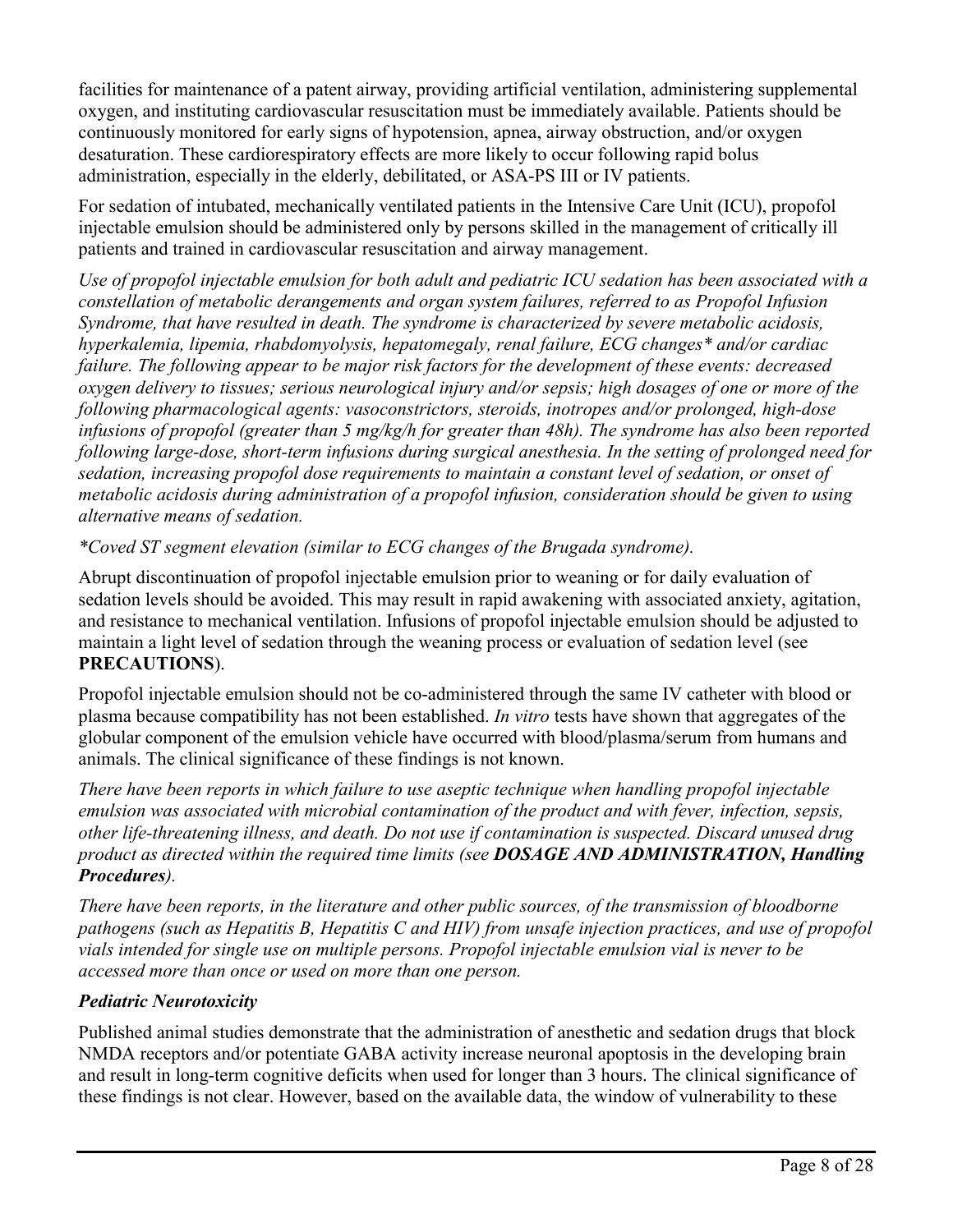changes is believed to correlate with exposures in the third trimester of gestation through the first several months of life, but may extend out to approximately three years of age in humans (see **PRECAUTIONS,** *Pregnancy, Pediatric Use;* **ANIMAL TOXICOLOGY AND/OR PHARMACOLOGY**).

Some published studies in children suggest that similar deficits may occur after repeated or prolonged exposures to anesthetic agents early in life and may result in adverse cognitive or behavioral effects. These studies have substantial limitations, and it is not clear if the observed effects are due to the anesthetic/sedation drug administration or other factors such as the surgery or underlying illness.

Anesthetic and sedation drugs are a necessary part of the care of children needing surgery, other procedures, or tests that cannot be delayed, and no specific medications have been shown to be safer than any other. Decisions regarding the timing of any elective procedures requiring anesthesia should take into consideration the benefits of the procedure weighed against the potential risks.

### **PRECAUTIONS**

#### *General*

**Adult and Pediatric Patients** A lower induction dose and a slower maintenance rate of administration should be used in elderly, debilitated, or ASA-PS III or IV patients (see **DOSAGE AND ADMINISTRATION**). Patients should be continuously monitored for early signs of hypotension and/or bradycardia. Apnea requiring ventilatory support often occurs during induction and may persist for more than 60 seconds. Propofol injectable emulsion use requires caution when administered to patients with disorders of lipid metabolism such as primary hyperlipoproteinemia, diabetic hyperlipemia, and pancreatitis.

Very rarely the use of propofol injectable emulsion may be associated with the development of a period of postoperative unconsciousness which may be accompanied by an increase in muscle tone. This may or may not be preceded by a brief period of wakefulness. Recovery is spontaneous.

When propofol injectable emulsion is administered to an epileptic patient, there is a risk of seizure during the recovery phase.

Attention should be paid to minimize pain on administration of propofol injectable emulsion. Transient local pain can be minimized if the larger veins of the forearm or antecubital fossa are used. Pain during intravenous injection may also be reduced by prior injection of IV lidocaine (1 mL of a 1% solution). Pain on injection occurred frequently in pediatric patients (45%) when a small vein of the hand was utilized without lidocaine pretreatment. With lidocaine pretreatment or when antecubital veins were utilized, pain was minimal (incidence less than 10%) and well-tolerated. There have been reports in the literature indicating that the addition of lidocaine to propofol in quantities greater than 20 mg lidocaine/200 mg propofol results in instability of the emulsion which is associated with increases in globule sizes over time and (in rat studies) a reduction in anesthetic potency. Therefore, it is recommended that lidocaine be administered prior to propofol administration or that it be added to propofol immediately before administration and in quantities not exceeding 20 mg lidocaine/200 mg propofol.

Venous sequelae, i.e., phlebitis or thrombosis, have been reported rarely (less than 1%). In two clinical studies using dedicated intravenous catheters, no instances of venous sequelae were observed up to 14 days following induction.

Intra-arterial injection in animals did not induce local tissue effects. Accidental intra-arterial injection has been reported in patients, and, other than pain, there were no major sequelae.

Intentional injection into subcutaneous or perivascular tissues of animals caused minimal tissue reaction. During the post-marketing period, there have been rare reports of local pain, swelling, blisters, and/or tissue necrosis following accidental extravasation of propofol injectable emulsion.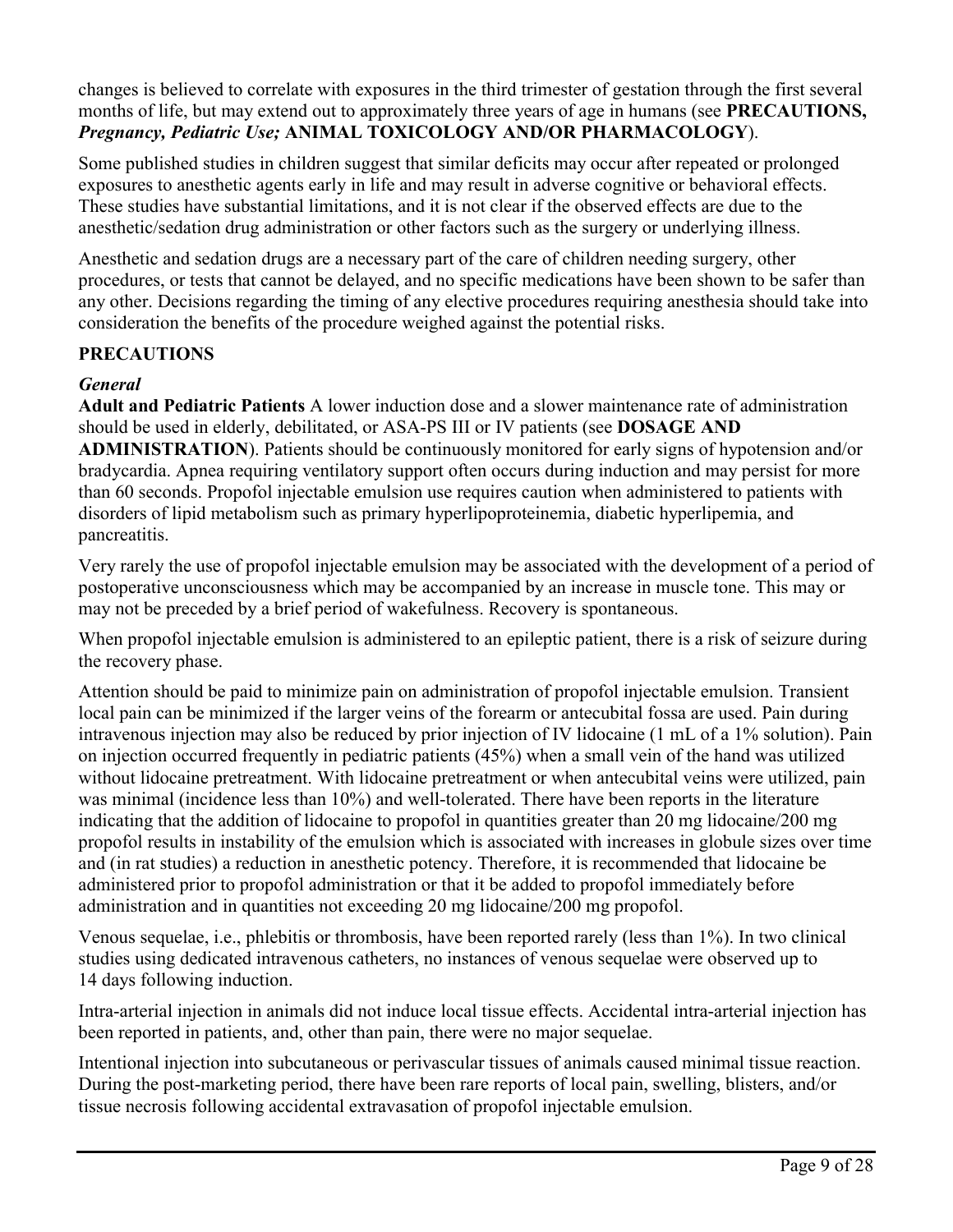Perioperative myoclonia, rarely including convulsions and opisthotonos, has occurred in association with propofol injectable emulsion administration.

Clinical features of anaphylaxis, including angioedema, bronchospasm, erythema, and hypotension, occur rarely following propofol injectable emulsion administration.

There have been rare reports of pulmonary edema in temporal relationship to the administration of propofol injectable emulsion, although a causal relationship is unknown.

Rarely, cases of unexplained postoperative pancreatitis (requiring hospital admission) have been reported after anesthesia in which propofol injectable emulsion was one of the induction agents used. Due to a variety of confounding factors in these cases, including concomitant medications, a causal relationship to propofol injectable emulsion is unclear.

Propofol injectable emulsion has no vagolytic activity. Reports of bradycardia, asystole, and rarely, cardiac arrest have been associated with propofol injectable emulsion. Pediatric patients are susceptible to this effect, particularly when fentanyl is given concomitantly. The intravenous administration of anticholinergic agents (e.g., atropine or glycopyrrolate) should be considered to modify potential increases in vagal tone due to concomitant agents (e.g., succinylcholine) or surgical stimuli.

#### *Intensive Care Unit Sedation* **Adult Patients**

(see **WARNINGS** and **DOSAGE AND ADMINISTRATION***, Handling Procedures*). The administration of propofol injectable emulsion should be initiated as a continuous infusion and changes in

the rate of administration made slowly (greater than 5 min) in order to minimize hypotension and avoid acute overdosage (see **DOSAGE AND ADMINISTRATION**).

Patients should be monitored for early signs of significant hypotension and/or cardiovascular depression, which may be profound. These effects are responsive to discontinuation of propofol injectable emulsion, I.V. fluid administration, and/or vasopressor therapy. In the elderly, debilitated, or ASA-PS III or IV patients, rapid (single or repeated) bolus administration should not be used during sedation in order to minimize undesirable cardiorespiratory depression, including hypotension, apnea, airway obstruction, and oxygen desaturation.

As with other sedative medications, there is wide interpatient variability in propofol injectable emulsion dosage requirements, and these requirements may change with time.

Failure to reduce the infusion rate in patients receiving propofol injectable emulsion for extended periods may result in excessively high blood concentrations of the drug. Thus, titration to clinical response and daily evaluation of sedation levels are important during use of propofol injectable emulsion infusion for ICU sedation, especially when it is used for long durations.

Opioids and paralytic agents should be discontinued and respiratory function optimized prior to weaning patients from mechanical ventilation. Infusions of propofol injectable emulsion should be adjusted to maintain a light level of sedation prior to weaning patients from mechanical ventilatory support. Throughout the weaning process, this level of sedation may be maintained in the absence of respiratory depression. Because of the rapid clearance of propofol injectable emulsion, abrupt discontinuation of a patient's infusion may result in rapid awakening with associated anxiety, agitation, and resistance to mechanical ventilation, making weaning from mechanical ventilation difficult. It is therefore recommended that administration of propofol injectable emulsion be continued in order to maintain a light level of sedation throughout the weaning process until 10 minutes to 15 minutes prior to extubation, at which time the infusion can be discontinued.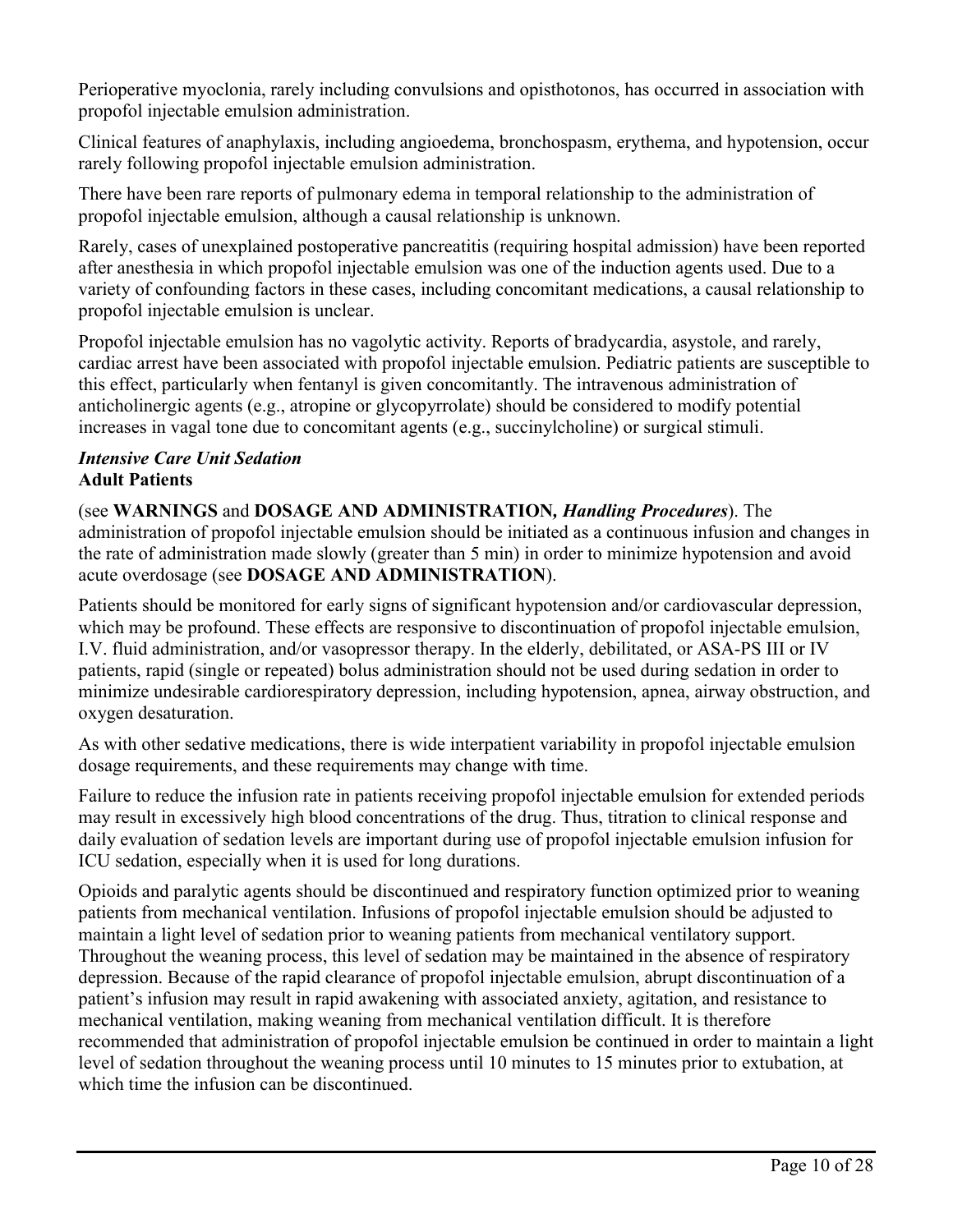Since propofol injectable emulsion is formulated in an oil-in-water emulsion, elevations in serum triglycerides may occur when propofol injectable emulsion is administered for extended periods of time. Patients at risk of hyperlipidemia should be monitored for increases in serum triglycerides or serum turbidity. Administration of propofol injectable emulsion should be adjusted if fat is being inadequately cleared from the body. A reduction in the quantity of concurrently administered lipids is indicated to compensate for the amount of lipid infused as part of the propofol injectable emulsion formulation; 1 mL of propofol injectable emulsion contains approximately 0.1 g of fat (1.1 kcal).

The long-term administration of propofol injectable emulsion to patients with renal failure and/or hepatic insufficiency has not been evaluated.

### **Neurosurgical Anesthesia**

When propofol injectable emulsion is used in patients with increased intracranial pressure or impaired cerebral circulation, significant decreases in mean arterial pressure should be avoided because of the resultant decreases in cerebral perfusion pressure. To avoid significant hypotension and decreases in cerebral perfusion pressure, an infusion or slow bolus of approximately 20 mg every 10 seconds should be utilized instead of rapid, more frequent, and/or larger boluses of propofol injectable emulsion. Slower induction, titrated to clinical responses, will generally result in reduced induction dosage requirements (1 mg/kg to 2 mg/kg). When increased ICP is suspected, hyperventilation and hypocarbia should accompany the administration of propofol injectable emulsion (see **DOSAGE AND ADMINISTRATION**).

### **Cardiac Anesthesia**

Slower rates of administration should be utilized in premedicated patients, geriatric patients, patients with recent fluid shifts, and patients who are hemodynamically unstable. Fluid deficits should be corrected prior to administration of propofol injectable emulsion. In those patients where additional fluid therapy may be contraindicated, other measures, e.g., elevation of lower extremities, or use of pressor agents, may be useful to offset the hypotension which is associated with the induction of anesthesia with propofol injectable emulsion.

## *Information for Patients*

#### **Risk of Drowsiness**

Patients should be advised that performance of activities requiring mental alertness, such as operating a motor vehicle, or hazardous machinery or signing legal documents may be impaired for some time after general anesthesia or sedation.

## **Effect of Anesthetic and Sedation Drugs on Early Brain Development**

Studies conducted in young animals and children suggest repeated or prolonged use of general anesthetic or sedation drugs in children younger than 3 years may have negative effects on their developing brains. Discuss with parents and caregivers the benefits, risks, and timing and duration of surgery or procedures requiring anesthetic and sedation drugs (see **WARNINGS,** *Pediatric Neurotoxicity*).

## *Drug Interactions*

The induction dose requirements of propofol injectable emulsion may be reduced in patients with intramuscular or intravenous premedication, particularly with narcotics (e.g., morphine, meperidine, and fentanyl, etc.) and combinations of opioids and sedatives (e.g., benzodiazepines, barbiturates, chloral hydrate, droperidol, etc.). These agents may increase the anesthetic or sedative effects of propofol injectable emulsion and may also result in more pronounced decreases in systolic, diastolic, and mean arterial pressures and cardiac output.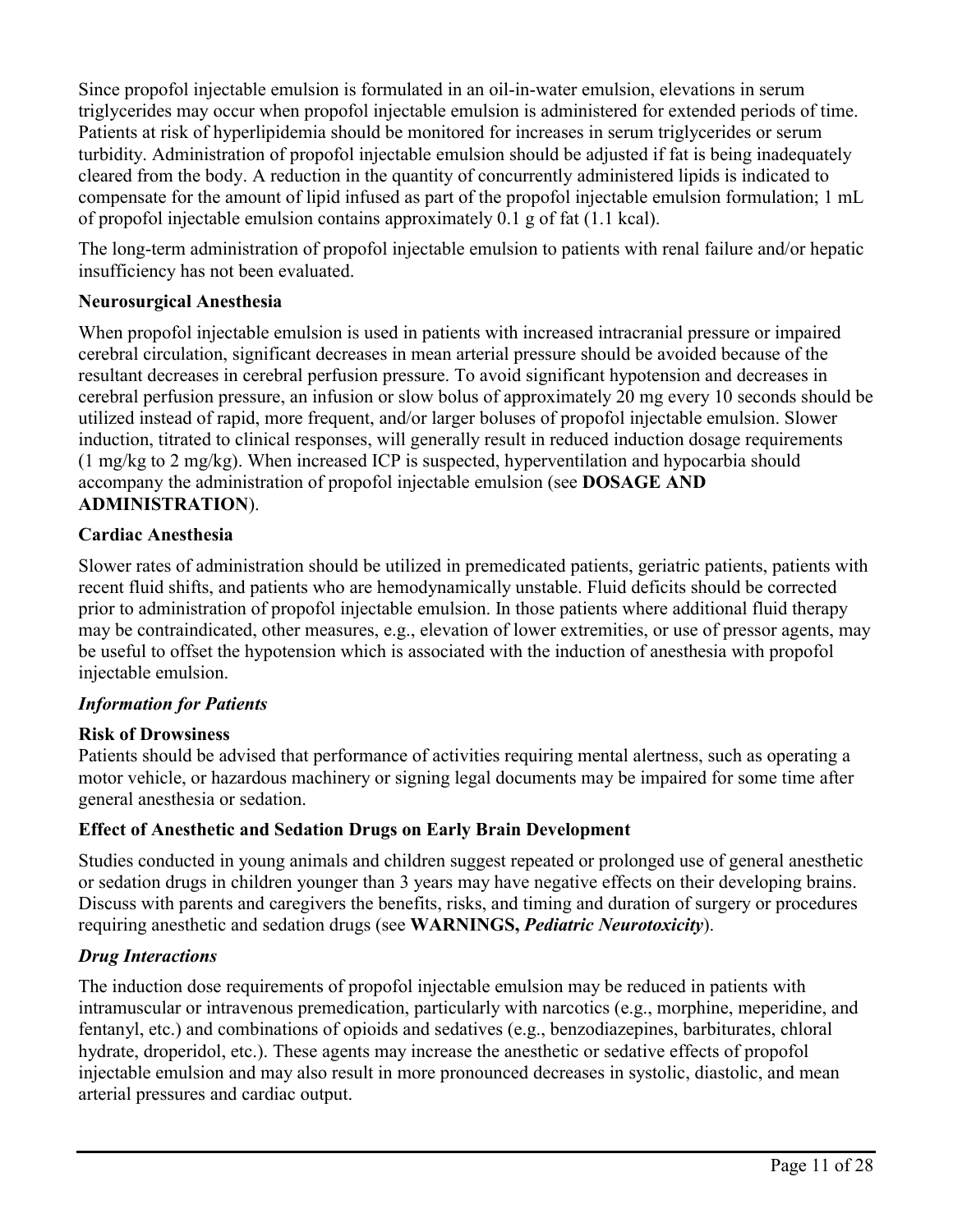During maintenance of anesthesia or sedation, the rate of propofol injectable emulsion administration should be adjusted according to the desired level of anesthesia or sedation and may be reduced in the presence of supplemental analgesic agents (e.g., nitrous oxide or opioids). The concurrent administration of potent inhalational agents (e.g., isoflurane, enflurane, and halothane) during maintenance with propofol injectable emulsion has not been extensively evaluated. These inhalational agents can also be expected to increase the anesthetic or sedative and cardiorespiratory effects of propofol injectable emulsion.

The concomitant use of valproate and propofol may lead to increased blood levels of propofol. Reduce the dose of propofol when co-administering with valproate. Monitor patients closely for signs of increased sedation or cardiorespiratory depression.

Propofol injectable emulsion does not cause a clinically significant change in onset, intensity or duration of action of the commonly used neuromuscular blocking agents (e.g., succinylcholine and nondepolarizing muscle relaxants).

No significant adverse interactions with commonly used premedications or drugs used during anesthesia or sedation (including a range of muscle relaxants, inhalational agents, analgesic agents, and local anesthetic agents) have been observed in adults. In pediatric patients, administration of fentanyl concomitantly with propofol injectable emulsion may result in serious bradycardia.

# *Carcinogenesis, Mutagenesis, Impairment of Fertility*

# **Carcinogenesis**

Long-term studies in animals have not been performed to evaluate the carcinogenic potential of propofol.

# **Mutagenesis**

Propofol was not mutagenic in the *in vitro* bacterial reverse mutation assay (Ames test) using *Salmonella typhimurium* strains TA98, TA100, TA1535, TA1537 and TA1538. Propofol was not mutagenic in either the gene mutation/gene conversion test using *Saccharomyces cerevisiae*, or *in vitro* cytogenetic studies in Chinese hamsters. In the *in vivo* mouse micronucleus assay with Chinese Hamsters propofol administration did not produce chromosome aberrations.

# **Impairment of Fertility**

Female Wistar rats administered either 0, 10, or 15 mg/kg/day propofol intravenously from 2 weeks before pregnancy to day 7 of gestation did not show impaired fertility (0.65 and 1 times the human induction dose of 2.5 mg/kg based on body surface area). Male fertility in rats was not affected in a dominant lethal study at intravenous doses up to 15 mg/kg/day for 5 days.

# *Pregnancy*

# **Risk Summary**

There are no adequate and well-controlled studies in pregnant women. In animal reproduction studies, decreased pup survival concurrent with increased maternal mortality was observed with intravenous administration of propofol to pregnant rats either prior to mating and during early gestation or during late gestation and early lactation at exposures less than the human induction dose of 2.5 mg/kg. In pregnant rats administered 15 mg/kg/day intravenous propofol (equivalent to the human induction dose) from two weeks prior to mating too early in gestation (Gestation Day 7), offspring that were allowed to mate had increased postimplantation losses. The pharmacological activity (anesthesia) of the drug on the mother is probably responsible for the adverse effects seen in the offspring. Published studies in pregnant primates demonstrate that the administration of anesthetic and sedation drugs that block NMDA receptors and/or potentiate GABA activity during the period of peak brain development increases neuronal apoptosis in the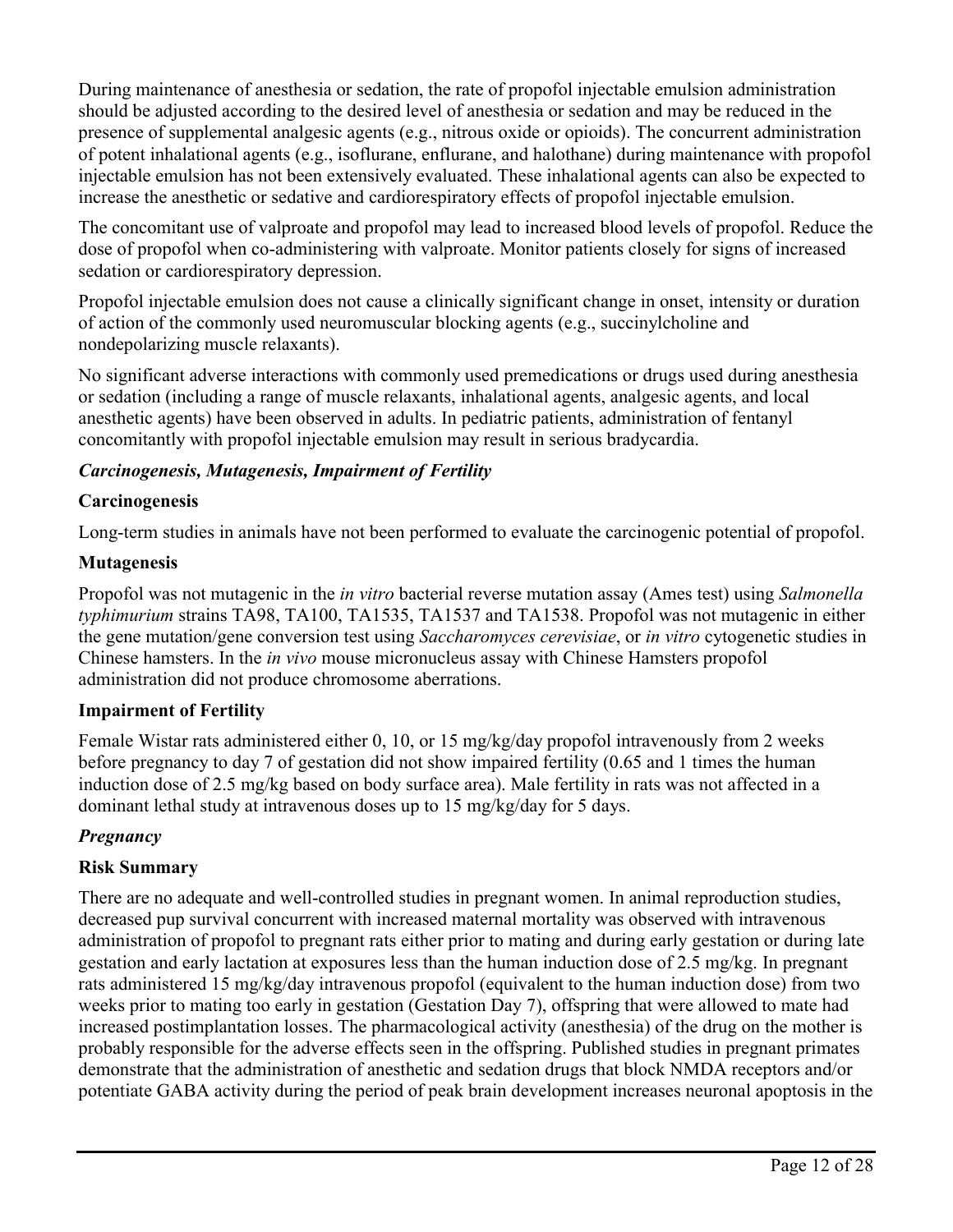developing brain of the offspring when used for longer than 3 hours. There are no data on pregnancy exposures in primates corresponding to periods prior to the third trimester in humans [s*ee* **Data**].

The estimated background risk of major birth defects and miscarriage for the indicated population is unknown. All pregnancies have a background risk of birth defect, loss, or other adverse outcomes. In the U.S. general population, the estimated background risk of major birth defects and miscarriage in clinically recognized pregnancies is 2-4% and 15-20%, respectively.

## **Data**

### *Animal Data*

Pregnant rats were administered propofol intravenously at 0, 5, 10, and 15 mg/kg/day (0.3, 0.65, and 1 times the human induction dose of 2.5 mg/kg based on body surface area) during organogenesis (Gestational Days 6-15). Propofol did not cause adverse effects to the fetus at exposures up to 1 times the human induction dose despite evidence of maternal toxicity (decreased weight gain in all groups).

Pregnant rabbits were administered propofol intravenously at 0, 5, 10, and 15 mg/kg/day (0.65, 1.3, 2 times the human induction dose of 2.5 mg/kg based on body surface area comparison) during organogenesis (Gestation Days 6-18). Propofol treatment decreased total numbers of corpora lutea in all treatment groups but did not cause fetal malformations at any dose despite maternal toxicity (one maternal death from anesthesia-related respiratory depression in the high dose group).

Pregnant rats were administered propofol intravenously at 0, 10, and 15 mg/kg/day (0.65 and 1 times the human induction dose of 2.5 mg/kg based on body surface area) from late gestation through lactation (Gestation Day 16 to Lactation Day 22). Decreased pup survival was noted at all doses in the presence of maternal toxicity (deaths from anesthesia- induced respiratory depression). This study did not evaluate neurobehavioral function including learning and memory in the pups.

Pregnant rats were administered propofol intravenously at 0, 10, or 15 mg/kg/day (0.3 and 1 times the human induction dose of 2.5 mg/kg based on body surface area) from 2 weeks prior to mating to Gestational Day 7. Pup (F1) survival was decreased on Day 15 and 22 of lactation at maternally toxic doses of 10 and 15 mg/kg/day. When F1 offspring were allowed to mate, postimplantation losses were increased in the 15 mg/kg/day treatment group.

In a published study in primates, administration of an anesthetic dose of ketamine for 24 hours on Gestation Day 122 increased neuronal apoptosis in the developing brain of the fetus. In other published studies, administration of either isoflurane or propofol for 5 hours on Gestation Day 120 resulted in increased neuronal and oligodendrocyte apoptosis in the developing brain of the offspring. With respect to brain development, this time period corresponds to the third trimester of gestation in the human. The clinical significance of these findings is not clear; however, studies in juvenile animals suggest neuroapoptosis correlates with long-term cognitive deficits (see **WARNINGS**; *Pediatric Neurotoxicity*, **PRECAUTIONS**; *Pediatric Use*, and **ANIMAL TOXICOLOGY AND/OR PHARMACOLOGY**).

## *Labor and Delivery*

Propofol injectable emulsion is not recommended for obstetrics, including cesarean section deliveries. Propofol injectable emulsion crosses the placenta, and as with other general anesthetic agents, the administration of propofol injectable emulsion may be associated with neonatal depression.

#### *Nursing Mothers*

Propofol injectable emulsion is not recommended for use in nursing mothers because propofol injectable emulsion has been reported to be excreted in human milk and the effects of oral absorption of small amounts of propofol are not known.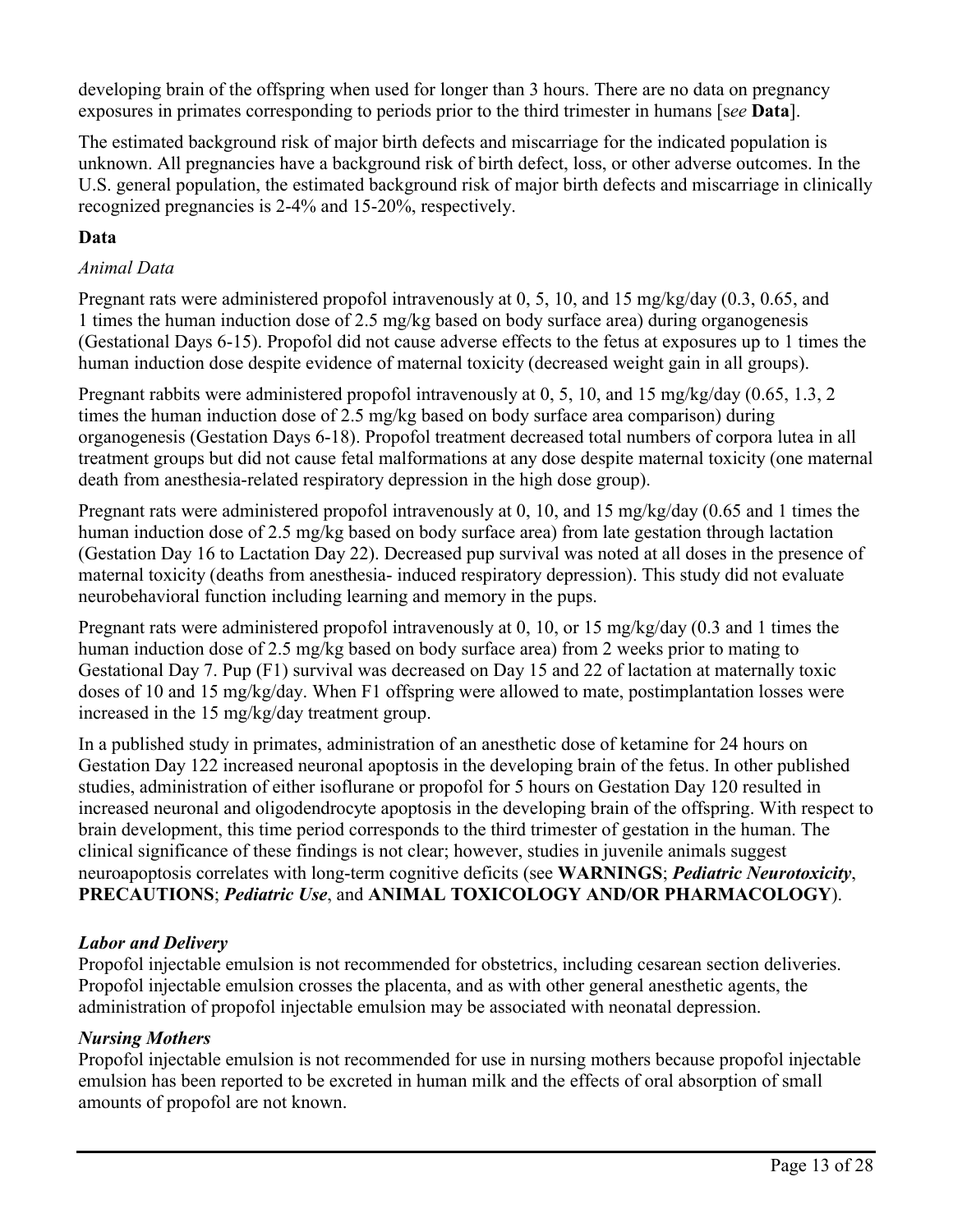### *Pediatric Use*

The safety and effectiveness of propofol injectable emulsion have been established for induction of anesthesia in pediatric patients aged 3 years and older and for the maintenance of anesthesia aged 2 months and older.

Propofol injectable emulsion is not recommended for the induction of anesthesia in patients younger than 3 years of age and for the maintenance of anesthesia in patients younger than 2 months of age as safety and effectiveness have not been established.

In pediatric patients, administration of fentanyl concomitantly with propofol injectable emulsion may result in serious bradycardia (see **PRECAUTIONS,***General*).

Propofol injectable emulsion is not indicated for use in pediatric patients for ICU sedation or for MAC sedation for surgical, nonsurgical or diagnostic procedures as safety and effectiveness have not been established.

There have been anecdotal reports of serious adverse events and death in pediatric patients with upper respiratory tract infections receiving propofol injectable emulsion for ICU sedation.

In one multicenter clinical trial of ICU sedation in critically ill pediatric patients that excluded patients with upper respiratory tract infections, the incidence of mortality observed in patients who received propofol injectable emulsion (n=222) was 9%, while that for patients who received standard sedative agents (n=105) was 4%. While causality has not been established, propofol injectable emulsion is not indicated for sedation in pediatric patients until further studies have been performed to document its safety in that population (see **CLINICAL PHARMACOLOGY,** *Pharmacokinetics***, Pediatric Patients and DOSAGE AND ADMINISTRATION**).

In pediatric patients, abrupt discontinuation following prolonged infusion may result in flushing of the hands and feet, agitation, tremulousness and hyperirritability. Increased incidences of bradycardia (5%), agitation (4%), and jitteriness (9%) have also been observed.

Published juvenile animal studies demonstrate that the administration of anesthetic and sedation drugs, such as DIPRIVAN, that either block NMDA receptors or potentiate the activity of GABA during the period of rapid brain growth or synaptogenesis, results in widespread neuronal and oligodendrocyte cell loss in the developing brain and alterations in synaptic morphology and neurogenesis. Based on comparisons across species, the window of vulnerability to these changes is believed to correlate with exposures in the third trimester of gestation through the first several months of life, but may extend out to approximately 3 years of age in humans.

In primates, exposure to 3 hours of ketamine that produced a light surgical plane of anesthesia did not increase neuronal cell loss, however, treatment regimens of 5 hours or longer of isoflurane increased neuronal cell loss. Data from isoflurane-treated rodents and ketamine-treated primates suggest that the neuronal and oligodendrocyte cell losses are associated with prolonged cognitive deficits in learning and memory. The clinical significance of these nonclinical findings is not known, and healthcare providers should balance the benefits of appropriate anesthesia in pregnant women, neonates, and young children who require procedures with the potential risks suggested by the nonclinical data (see **WARNINGS**, *Pediatric Neurotoxicity*, *Pregnancy*, **ANIMAL TOXICOLOGY AND/OR PHARMACOLOGY**).

Benzyl alcohol, a component of this product, has been associated with serious adverse events and death, particularly in pediatric patients. The "gasping syndrome," (characterized by central nervous system depression, metabolic acidosis, gasping respirations, and high levels of benzyl alcohol and its metabolites found in the blood and urine) has been associated with benzyl alcohol dosages >99 mg/kg/day in neonates and low-birth weight neonates. Additional symptoms may include gradual neurological deterioration,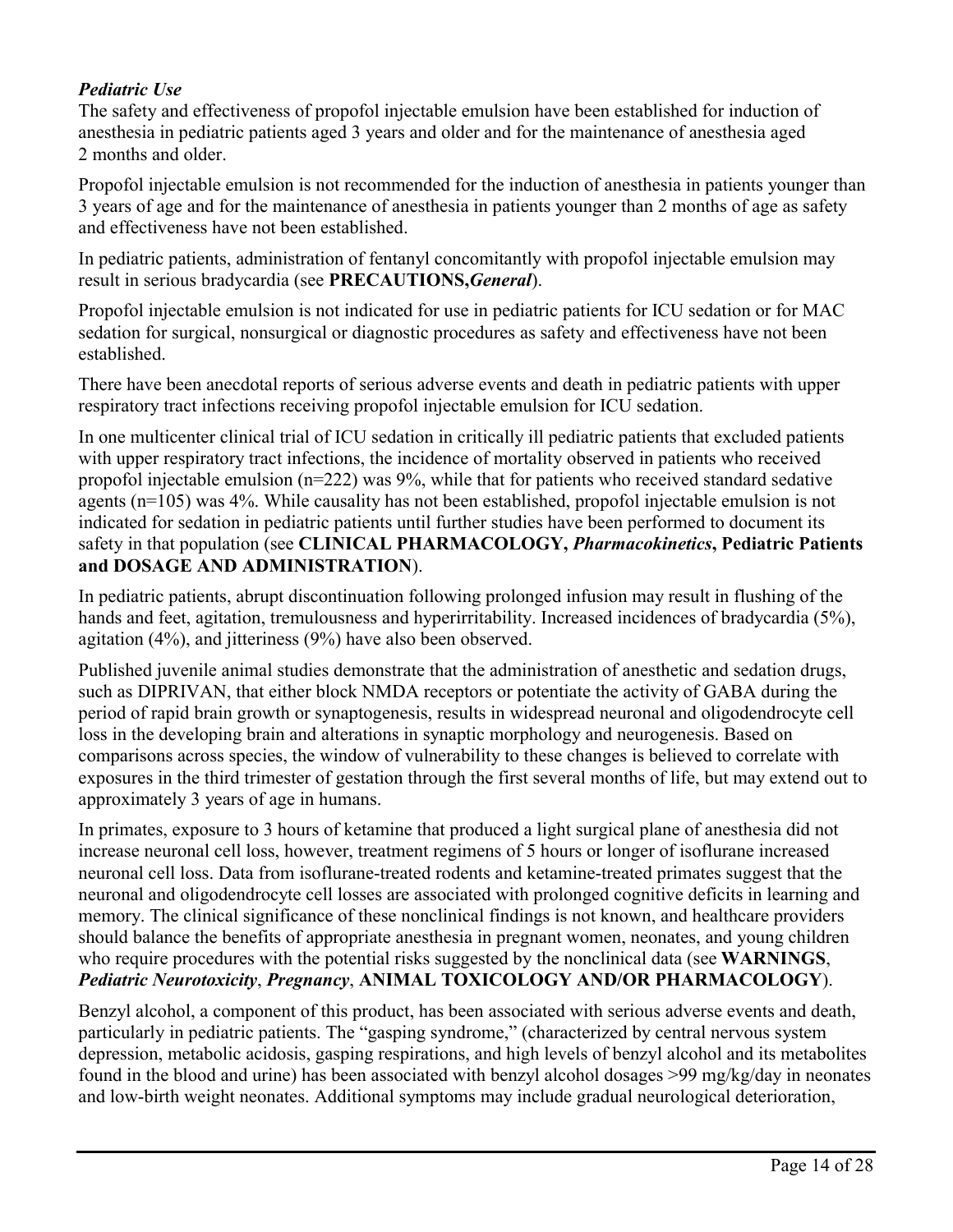seizures, intracranial hemorrhage, hematologic abnormalities, skin breakdown, hepatic and renal failure, hypotension, bradycardia, and cardiovascular collapse.

Although normal therapeutic doses of this product deliver amounts of benzyl alcohol that are substantially lower than those reported in association with the "gasping syndrome," the minimum amount of benzyl alcohol at which toxicity may occur is not known. Premature and low-birth weight infants, as well as patients receiving high dosages, may be more likely to develop toxicity. Practitioners administering this and other medications containing benzyl alcohol should consider the combined daily metabolic load of benzyl alcohol from all sources.

# *Geriatric Use*

The effect of age on induction dose requirements for propofol was assessed in an open-label study involving 211 unpremedicated patients with approximately 30 patients in each decade between the ages of 16 and 80. The average dose to induce anesthesia was calculated for patients up to 54 years of age and for patients 55 years of age or older. The average dose to induce anesthesia in patients up to 54 years of age was 1.99 mg/kg and in patients above 54 it was 1.66 mg/kg. Subsequent clinical studies have demonstrated lower dosing requirements for subjects greater than 60 years of age.

A lower induction dose and a slower maintenance rate of administration of propofol injectable emulsion should be used in elderly patients. In this group of patients, rapid (single or repeated) bolus administration should not be used in order to minimize undesirable cardiorespiratory depression including hypotension, apnea, airway obstruction, and/or oxygen desaturation. All dosing should be titrated according to patient condition and response (see **DOSAGE AND ADMINISTRATION, Elderly, Debilitated or ASA-PS III or IV Patients** and **CLINICAL PHARMACOLOGY,** *Geriatrics*).

## **ADVERSE REACTIONS**

## **To report SUSPECTED ADVERSE REACTIONS, contact Hospira, Inc. at 1-800-441-4100 or FDA at 1-800-FDA-1088 or [www.fda.gov](http://www.fda.gov/).**

## *General*

Adverse event information is derived from controlled clinical trials and worldwide marketing experience. In the description below, rates of the more common events represent US/Canadian clinical study results. Less frequent events are also derived from publications and marketing experience in over 8 million patients; there are insufficient data to support an accurate estimate of their incidence rates. These studies were conducted using a variety of premedicants, varying lengths of surgical/diagnostic procedures, and various other anesthetic/sedative agents. Most adverse events were mild and transient.

#### *Anesthesia and MAC Sedation in Adults*

The following estimates of adverse events for propofol injectable emulsion include data from clinical trials in general anesthesia/MAC sedation (N=2,889 adult patients). The adverse events listed below as probably causally related are those events in which the actual incidence rate in patients treated with propofol injectable emulsion was greater than the comparator incidence rate in these trials. Therefore, incidence rates for anesthesia and MAC sedation in adults generally represent estimates of the percentage of clinical trial patients which appeared to have probable causal relationship.

The adverse experience profile from reports of 150 patients in the MAC sedation clinical trials is similar to the profile established with propofol during anesthesia (see below). During MAC sedation clinical trials, significant respiratory events included cough, upper airway obstruction, apnea, hypoventilation, and dyspnea.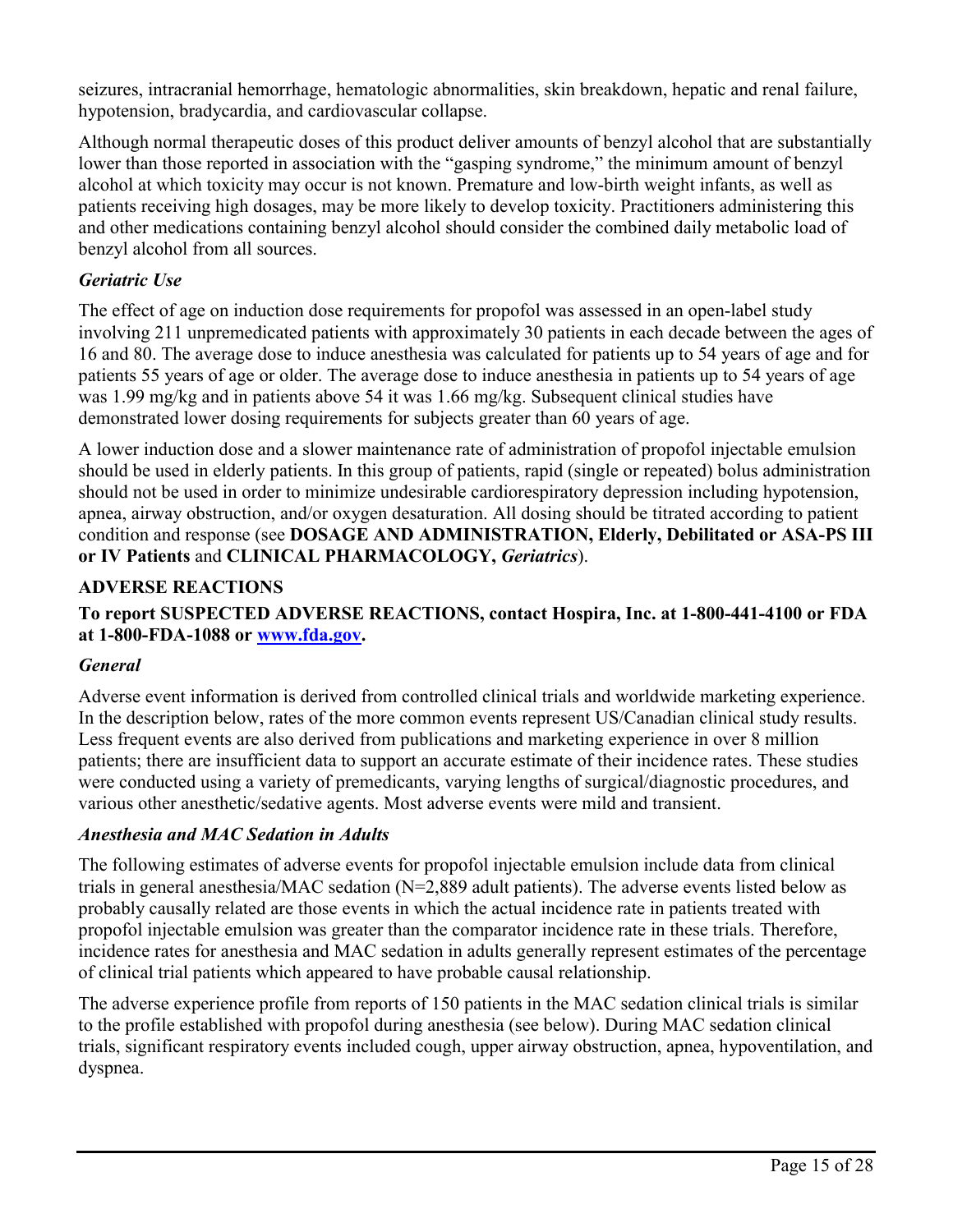#### *Anesthesia in Pediatric Patients*

Generally the adverse experience profile from reports of 506 propofol injectable emulsion pediatric patients from 6 days through 16 years of age in the US/Canadian anesthesia clinical trials is similar to the profile established with propofol injectable emulsion during anesthesia in adults (see Pediatric percentages [Peds %] below). Although not reported as an adverse event in clinical trials, apnea is frequently observed in pediatric patients.

#### *ICU Sedation in Adults*

The following estimates of adverse events include data from clinical trials in ICU sedation  $(N=159$  adult patients). Probably related incidence rates for ICU sedation were determined by individual case report form review. Probable causality was based upon an apparent dose response relationship and/or positive responses to rechallenge. In many instances the presence of concomitant disease and concomitant therapy made the causal relationship unknown. Therefore, incidence rates for ICU sedation generally represent estimates of the percentage of clinical trial patients which appeared to have a probable causal relationship.

|                         | Anesthesia/MAC Sedation                | <b>ICU</b> Sedation                  |
|-------------------------|----------------------------------------|--------------------------------------|
| Cardiovascular:         | Bradycardia                            | Bradycardia                          |
|                         | Arrhythmia [Peds: 1.2%]                |                                      |
|                         | Tachycardia Nodal [Peds: 1.6%]         |                                      |
|                         | Hypotension* [Peds: 17%]               | Decreased Cardiac Output             |
|                         | (see also CLINICAL PHARMACOLOGY)       |                                      |
|                         | [Hypertension Peds: 8%]                | Hypotension 26%                      |
| Central Nervous System: | Movement* [Peds: 17%]                  |                                      |
| Injection Site:         | Burning/Stinging or Pain, 17.6%        |                                      |
|                         | [Peds: $10\%$ ]                        |                                      |
| Metabolic/Nutritional:  |                                        | Hyperlipemia*                        |
| Respiratory:            | Apnea (see also CLINICAL PHARMACOLOGY) | Respiratory Acidosis During Weaning* |
|                         |                                        |                                      |
| Skin and Appendages:    | Rash [Peds: 5%]                        |                                      |
|                         | Pruritus [Peds: 2%]                    |                                      |

**Incidence greater than 1% - Probably Causally Related**

Events without an  $*$  or  $\%$  had an incidence of 1% to 3% \*Incidence of events 3% to 10%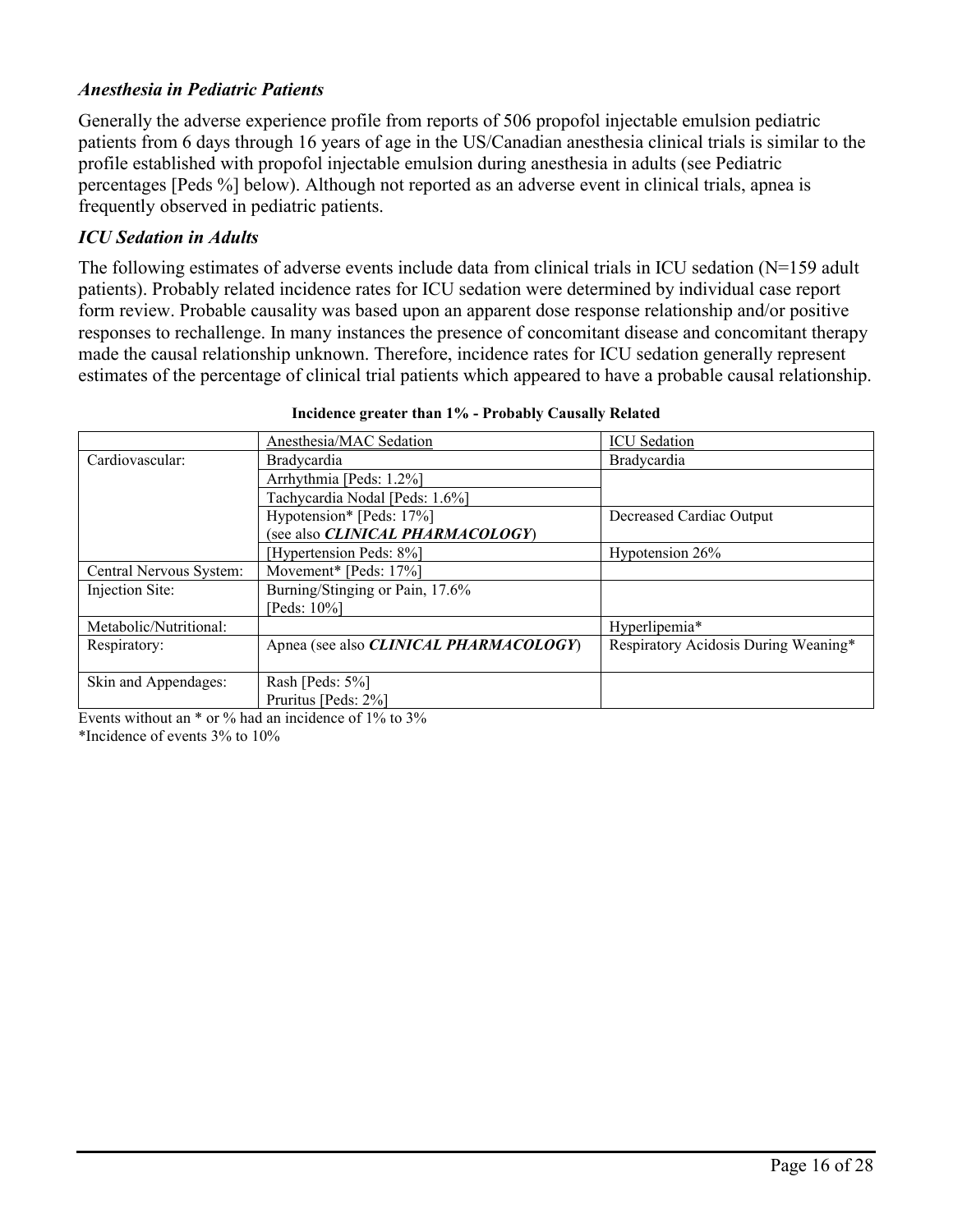|  |  |  |  | <b>Incidence less than 1% - Probably Causally Related</b> |  |  |
|--|--|--|--|-----------------------------------------------------------|--|--|
|--|--|--|--|-----------------------------------------------------------|--|--|

|                         | <b>Anesthesia/MAC Sedation</b>            | <b>ICU</b> Sedation     |
|-------------------------|-------------------------------------------|-------------------------|
| Body as a Whole:        | Anaphylaxis/Anaphylactoid Reaction        |                         |
|                         | Perinatal Disorder                        |                         |
|                         | Tachycardia                               |                         |
|                         | Bigeminy                                  |                         |
|                         | Bradycardia                               |                         |
|                         | <b>Premature Ventricular Contractions</b> |                         |
|                         | Hemorrhage                                |                         |
|                         | <b>ECG</b> Abnormal                       |                         |
|                         | Arrhythmia Atrial                         |                         |
|                         | Fever                                     |                         |
|                         | <b>Extremities Pain</b>                   |                         |
|                         | Anticholinergic Syndrome                  |                         |
| Cardiovascular:         | <b>Premature Atrial Contractions</b>      |                         |
|                         | Syncope                                   |                         |
| Central Nervous System: | Hypertonia/Dystonia, Paresthesia          | Agitation               |
| Digestive:              | Hypersalivation                           |                         |
|                         | Nausea                                    |                         |
| Hemic/Lymphatic:        | Leukocytosis                              |                         |
| Injection Site:         | Phlebitis                                 |                         |
|                         | Pruritus                                  |                         |
| Metabolic:              | Hypomagnesemia                            |                         |
| Musculoskeletal:        | Myalgia                                   |                         |
| Nervous:                | <b>Dizziness</b>                          |                         |
|                         | Agitation                                 |                         |
|                         | Chills                                    |                         |
|                         | Somnolence                                |                         |
|                         | Delirium                                  |                         |
| Respiratory:            | Wheezing                                  | Decreased Lung Function |
|                         | Cough                                     |                         |
|                         | Laryngospasm                              |                         |
|                         | Hypoxia                                   |                         |
| Skin and Appendages:    | Flushing, Pruritus                        |                         |
| <b>Special Senses:</b>  | Amblyopia                                 |                         |
|                         | Vision Abnormal                           |                         |
| Urogenital:             | Cloudy Urine                              | Green Urine             |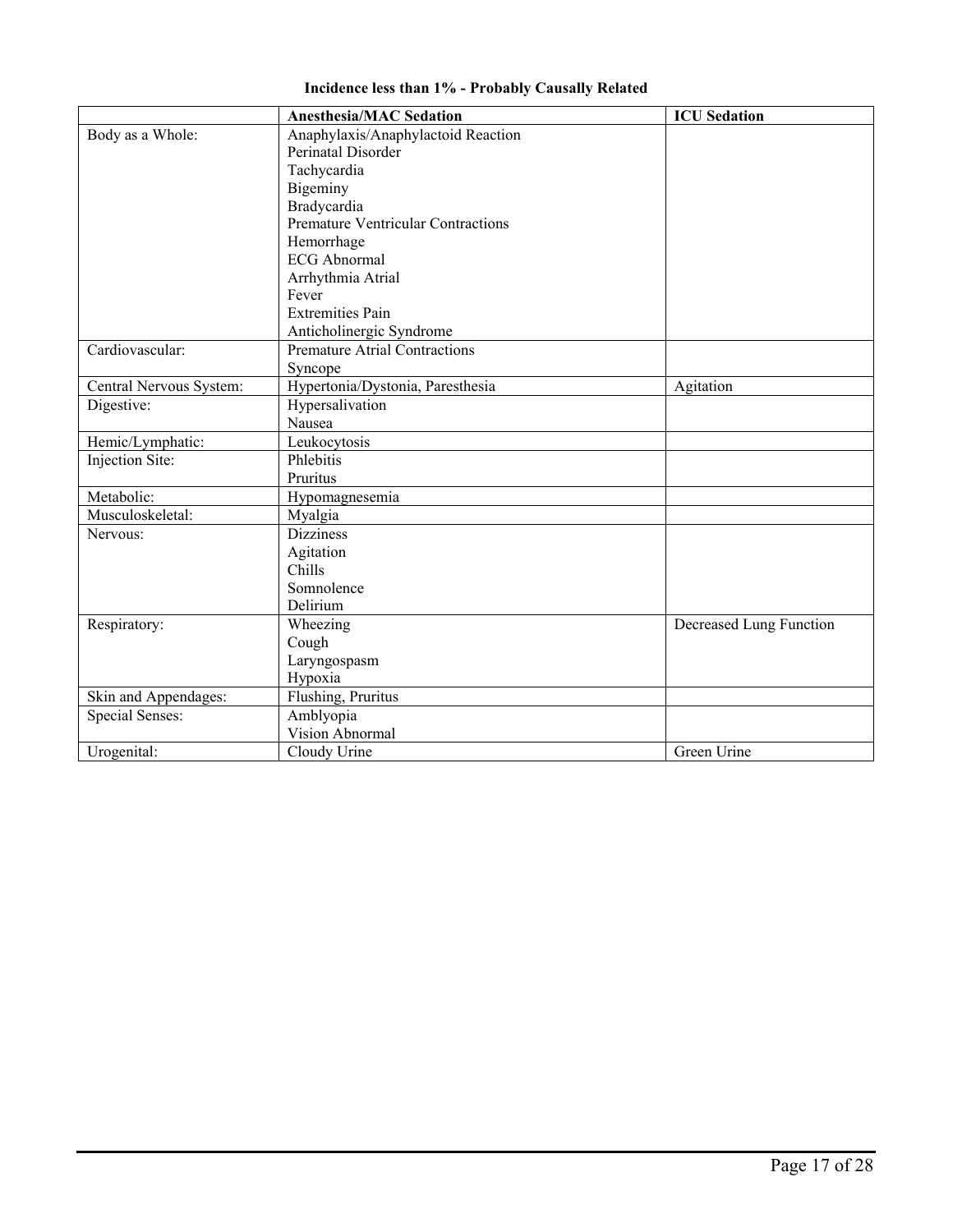|                         | <b>Anesthesia/MAC Sedation</b>                                                                                                                                                                                                                                                                                                                                                                              | <b>ICU</b> Sedation                                                                                                            |
|-------------------------|-------------------------------------------------------------------------------------------------------------------------------------------------------------------------------------------------------------------------------------------------------------------------------------------------------------------------------------------------------------------------------------------------------------|--------------------------------------------------------------------------------------------------------------------------------|
| Body as a Whole:        | Asthenia, Awareness, Chest Pain,<br>Extremities Pain, Fever, Increased Drug                                                                                                                                                                                                                                                                                                                                 | Fever, Sepsis, Trunk Pain,<br>Whole Body Weakness                                                                              |
|                         | Effect, Neck Rigidity/Stiffness, Trunk Pain                                                                                                                                                                                                                                                                                                                                                                 |                                                                                                                                |
| Cardiovascular:         | Arrhythmia, Atrial Fibrillation,<br>Atrioventricular Heart Block, Bigeminy,<br>Bleeding, Bundle Branch Block, Cardiac<br>Arrest, ECG Abnormal, Edema,<br>Extrasystole, Heart Block, Hypertension,<br>Myocardial Infarction, Myocardial<br>Ischemia, Premature Ventricular<br>Contractions, ST Segment Depression,<br>Supraventricular Tachycardia, Tachycardia,<br>Ventricular Fibrillation                 | Arrhythmia, Atrial Fibrillation,<br>Bigeminy, Cardiac Arrest,<br>Extrasystole, Right Heart Failure,<br>Ventricular Tachycardia |
| Central Nervous System: | Abnormal Dreams, Agitation, Amorous<br>Behavior, Anxiety,<br>Bucking/Jerking/Thrashing,<br>Chills/Shivering/Clonic/Myoclonic<br>Movement, Combativeness, Confusion,<br>Delirium, Depression, Dizziness, Emotional<br>Lability, Euphoria, Fatigue, Hallucinations,<br>Headache, Hypotonia, Hysteria, Insomnia,<br>Moaning, Neuropathy, Opisthotonos,<br>Rigidity, Seizures, Somnolence, Tremor,<br>Twitching | Chills/Shivering, Intracranial<br>Hypertension, Seizures,<br>Somnolence, Thinking Abnormal                                     |
| Digestive:              | Cramping, Diarrhea, Dry Mouth, Enlarged<br>Parotid, Nausea, Swallowing, Vomiting                                                                                                                                                                                                                                                                                                                            | Ileus, Liver Function Abnormal                                                                                                 |
| Hematologic/Lymphatic:  | Coagulation Disorder, Leukocytosis                                                                                                                                                                                                                                                                                                                                                                          |                                                                                                                                |
| Injection Site:         | Hives/Itching, Phlebitis,<br>Redness/Discoloration                                                                                                                                                                                                                                                                                                                                                          |                                                                                                                                |
| Metabolic/Nutritional:  | Hyperkalemia, Hyperlipemia                                                                                                                                                                                                                                                                                                                                                                                  | <b>BUN</b> Increased, Creatinine<br>Increased, Dehydration,<br>Hyperglycemia, Metabolic<br>Acidosis, Osmolality Increased      |
| Respiratory:            | Bronchospasm, Burning in Throat, Cough,<br>Dyspnea, Hiccough, Hyperventilation,<br>Hypoventilation, Hypoxia, Laryngospasm,<br>Pharyngitis, Sneezing, Tachypnea, Upper<br>Airway Obstruction                                                                                                                                                                                                                 | Hypoxia                                                                                                                        |
| Skin and Appendages:    | Conjunctival Hyperemia, Diaphoresis,<br>Urticaria                                                                                                                                                                                                                                                                                                                                                           | Rash                                                                                                                           |
| <b>Special Senses:</b>  | Diplopia, Ear Pain, Eye Pain, Nystagmus,<br>Taste Perversion, Tinnitus                                                                                                                                                                                                                                                                                                                                      |                                                                                                                                |
| Urogenital:             | Oliguria, Urine Retention                                                                                                                                                                                                                                                                                                                                                                                   | Kidney Failure                                                                                                                 |

#### **Incidence less than 1% - Causal Relationship Unknown**

## **DRUG ABUSE AND DEPENDENCE**

There are reports of the abuse of propofol for recreational and other improper purposes, which have resulted in fatalities and other injuries. Instances of self-administration of propofol injectable emulsion by health care professionals have also been reported, which have resulted in fatalities and other injuries. Inventories of propofol injectable emulsion should be stored and managed to prevent the risk of diversion, including restriction of access and accounting procedures as appropriate to the clinical setting.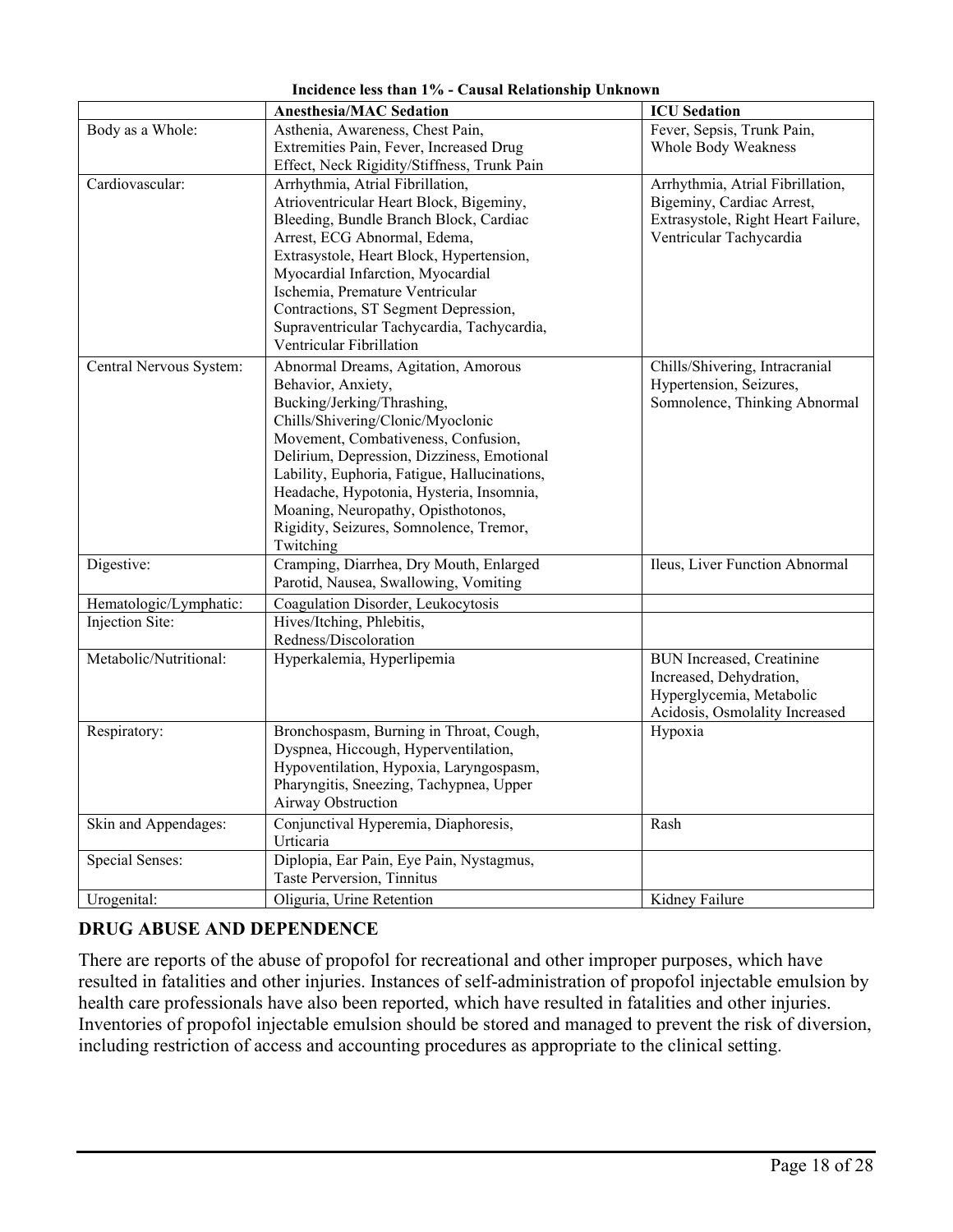# **OVERDOSAGE**

If overdosage occurs, propofol injectable emulsion administration should be discontinued immediately. Overdosage is likely to cause cardiorespiratory depression. Respiratory depression should be treated by artificial ventilation with oxygen. Cardiovascular depression may require repositioning of the patient by raising the patient's legs, increasing the flow rate of intravenous fluids, and administering pressor agents and/or anticholinergic agents.

### **DOSAGE AND ADMINISTRATION**

### **NOTE: CONTAINS BENZYL ALCOHOL (**see **PRECAUTIONS**).

Propofol blood concentrations at steady-state are generally proportional to infusion rates, especially in individual patients. Undesirable effects such as cardiorespiratory depression are likely to occur at higher blood concentrations which result from bolus dosing or rapid increases in the infusion rate. An adequate interval (3 minutes to 5 minutes) must be allowed between dose adjustments to allow for and assess the clinical effects.

Shake well before use. Do not use if there is evidence of excessive creaming or aggregation, if large droplets are visible, or if there are other forms of phase separation indicating that the stability of the product has been compromised. Slight creaming, which should disappear after shaking, may be visible upon prolonged standing.

When administering propofol injectable emulsion by infusion, syringe or volumetric pumps are recommended to provide controlled infusion rates. When infusing propofol injectable emulsion to patients undergoing magnetic resonance imaging, metered control devices may be utilized if mechanical pumps are impractical.

Changes in vital signs indicating a stress response to surgical stimulation or the emergence from anesthesia may be controlled by the administration of 25 mg (2.5 mL) to 50 mg (5 mL) incremental boluses and/or by increasing the infusion rate of propofol injectable emulsion.

For minor surgical procedures (e.g., body surface) nitrous oxide (60% to 70%) can be combined with a variable rate propofol injectable emulsion infusion to provide satisfactory anesthesia. With more stimulating surgical procedures (e.g., intra-abdominal), or if supplementation with nitrous oxide is not provided, administration rate(s) of propofol injectable emulsion and/or opioids should be increased in order to provide adequate anesthesia.

Infusion rates should always be titrated downward in the absence of clinical signs of light anesthesia until a mild response to surgical stimulation is obtained in order to avoid administration of propofol injectable emulsion at rates higher than are clinically necessary. Generally, rates of 50 mcg/kg/min to 100 mcg/kg/min in adults should be achieved during maintenance in order to optimize recovery times.

Other drugs that cause CNS depression (e.g., sedatives, anesthetics, and opioids) can increase CNS depression induced by propofol. Morphine premedication (0.15 mg/kg) with nitrous oxide 67% in oxygen has been shown to decrease the necessary propofol injection maintenance infusion rate and therapeutic blood concentrations when compared to non-narcotic (lorazepam) premedication.

#### *Induction of General Anesthesia* **Adult Patients**

Most adult patients under 55 years of age and classified as ASA-PS I or II require 2 mg/kg to 2.5 mg/kg of propofol injectable emulsion for induction when unpremedicated or when premedicated with oral benzodiazepines or intramuscular opioids. For induction, propofol injectable emulsion should be titrated (approximately 40 mg every 10 seconds) against the response of the patient until the clinical signs show the onset of anesthesia. As with other general anesthetics, the amount of intravenous opioid and/or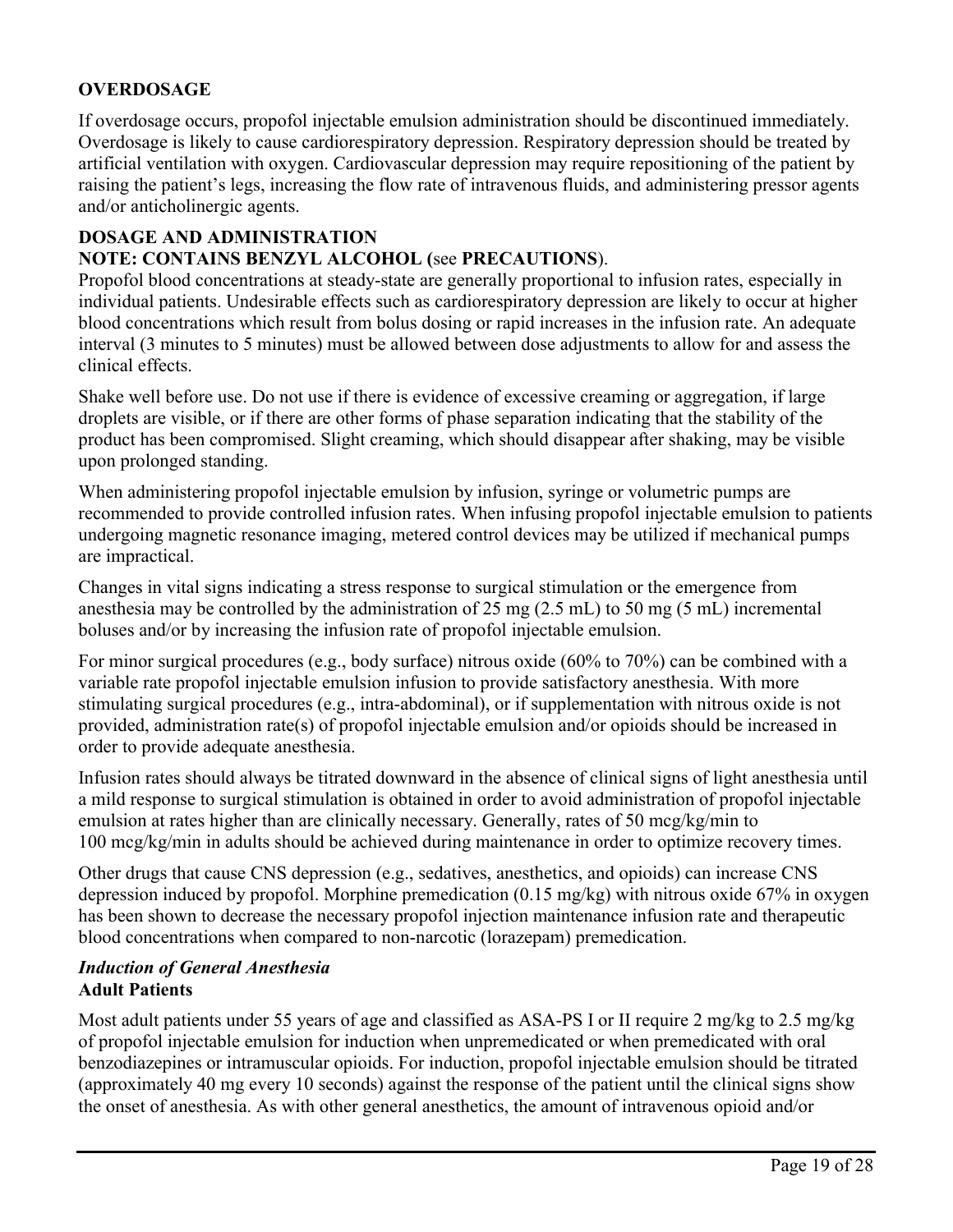benzodiazepine premedication will influence the response of the patient to an induction dose of propofol injectable emulsion.

# **Elderly, Debilitated, or ASA-PS III or IV Patients**

It is important to be familiar and experienced with the intravenous use of propofol injectable emulsion before treating elderly, debilitated, or ASA-PS III or IV patients. Due to the reduced clearance and higher blood concentrations, most of these patients require approximately 1 mg/kg to 1.5 mg/kg (approximately 20 mg every 10 seconds) of propofol injectable emulsion for induction of anesthesia according to their condition and responses. A rapid bolus should not be used, as this will increase the likelihood of undesirable cardiorespiratory depression including hypotension, apnea, airway obstruction, and/or oxygen desaturation (see **DOSAGE AND ADMINISTRATION**).

#### **Pediatric Patients**

Most patients aged 3 years through 16 years and classified ASA-PS I or II require 2.5 mg/kg to 3.5 mg/kg of propofol injectable emulsion for induction when unpremedicated or when lightly premedicated with oral benzodiazepines or intramuscular opioids. Within this dosage range, younger pediatric patients may require higher induction doses than older pediatric patients. As with other general anesthetics, the amount of intravenous opioid and/or benzodiazepine premedication will influence the response of the patient to an induction dose of propofol injectable emulsion. A lower dosage is recommended for pediatric patients classified as ASA-PS III or IV. Attention should be paid to minimize pain on injection when administering propofol injectable emulsion to pediatric patients. Boluses of propofol injectable emulsion may be administered via small veins if pretreated with lidocaine or via antecubital or larger veins (see **PRECAUTIONS,** *General*).

### **Neurosurgical Patients**

Slower induction is recommended using boluses of 20 mg every 10 seconds. Slower boluses or infusions of propofol injectable emulsion for induction of anesthesia, titrated to clinical responses, will generally result in reduced induction dosage requirements (1 mg/kg to 2 mg/kg) (see **PRECAUTIONS** and **DOSAGE AND ADMINISTRATION**).

#### **Cardiac Anesthesia**

Propofol injectable emulsion has been well-studied in patients with coronary artery disease, but experience in patients with hemodynamically significant valvular or congenital heart disease is limited. As with other general anesthetics and sedation drugs, propofol injectable emulsion in healthy patients causes a decrease in blood pressure that is secondary to decreases in preload (ventricular filling volume at the end of the diastole) and afterload (arterial resistance at the beginning of the systole). The magnitude of these changes is proportional to the blood and effect site concentrations achieved. These concentrations depend upon the dose and speed of the induction and maintenance infusion rates.

In addition, lower heart rates are observed during maintenance with propofol injectable emulsion, possibly due to reduction of the sympathetic activity and/or resetting of the baroreceptor reflexes. Therefore, anticholinergic agents should be administered when increases in vagal tone are anticipated.

As with other anesthetic agents, propofol injectable emulsion reduces myocardial oxygen consumption. Further studies are needed to confirm and delineate the extent of these effects on the myocardium and the coronary vascular system.

Morphine premedication (0.15 mg/kg) with nitrous oxide 67% in oxygen has been shown to decrease the necessary propofol injectable emulsion maintenance infusion rates and therapeutic blood concentrations when compared to non-narcotic (lorazepam) premedication. The rate of propofol injectable emulsion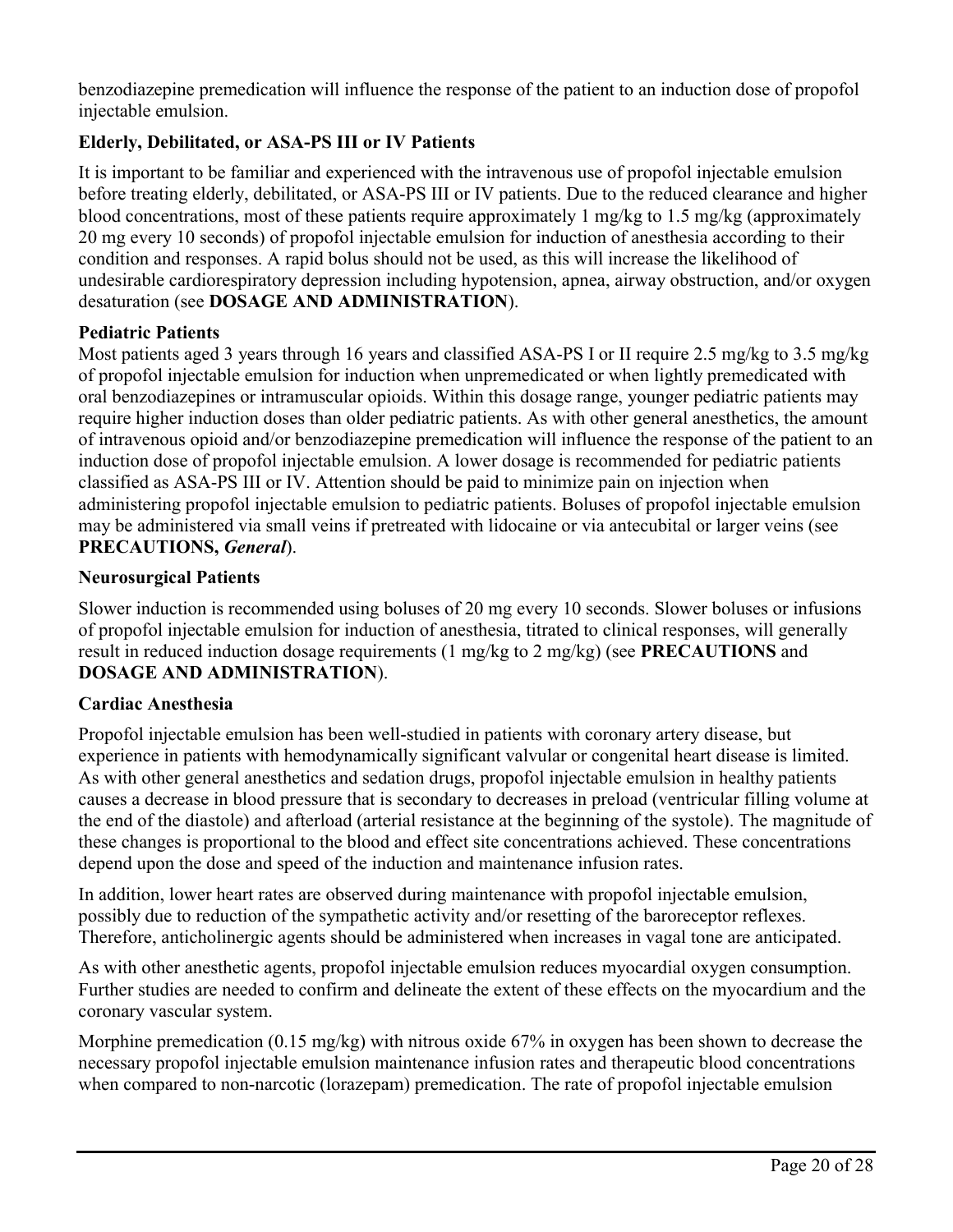administration should be determined based on the patient's premedication and adjusted according to clinical responses.

A rapid bolus induction should be avoided. A slow rate of approximately 20 mg every 10 seconds until induction onset (0.5 mg/kg to 1.5 mg/kg) should be used. In order to assure adequate anesthesia, when propofol injectable emulsion is used as the primary agent, maintenance infusion rates should not be less than 100 mcg/kg/min and should be supplemented with analgesic levels of continuous opioid administration. When an opioid is used as the primary agent, propofol injectable emulsion maintenance rates should not be less than 50 mcg/kg/min, and care should be taken to ensure amnesia. Higher doses of propofol injectable emulsion will reduce the opioid requirements (see **TABLE 4**). When propofol injectable emulsion is used as the primary anesthetic, it should not be administered with the high-dose opioid technique as this may increase the likelihood of hypotension (see **PRECAUTIONS, Cardiac Anesthesia**).

| <b>Primary Agent</b>                           | Rate                                                    | <b>Secondary Agent/Rate</b><br>(Following Induction with Primary Agent)       |
|------------------------------------------------|---------------------------------------------------------|-------------------------------------------------------------------------------|
| Propofol Injectable Emulsion                   |                                                         | OPIOID <sup>a</sup> /0.05 mcg/kg/min to 0.075 mcg/kg/min (no bolus)           |
| Preinduction<br>Anxiolysis                     | $25 \text{~mg/kg/min}$                                  |                                                                               |
| Induction                                      | $0.5 \text{ mg/kg}$ to 1.5 mg/kg<br>Over 60 sec         |                                                                               |
| Maintenance<br>(Titrated to Clinical Response) | $100 \text{~mg/kg/min}$ to<br>150 mcg/kg/min            |                                                                               |
| OPIOID <sup>b</sup>                            |                                                         |                                                                               |
|                                                |                                                         | Propofol Injectable Emulsion /50 mcg/kg/min to 100<br>$mcg/kg/min$ (no bolus) |
| Induction                                      | 25 mcg/kg to 50 mcg/kg                                  |                                                                               |
| Maintenance                                    | $0.2 \text{~mag/kg/min}$ to<br>$0.3 \text{~mcg/kg/min}$ |                                                                               |

## **TABLE 4. Cardiac Anesthesia Techniques**

<sup>a</sup> OPIOID is defined in terms of fentanyl equivalents, i.e.,

| $=$ | 5 mcg of alfentanil (for bolus)        |
|-----|----------------------------------------|
| $=$ | 10 mcg of alfentanil (for maintenance) |
| OR  |                                        |
| $=$ | 0.1 mcg of sufentanil                  |

<sup>b</sup> Care should be taken to ensure amnesia.

# *Maintenance of General Anesthesia*

Propofol injectable emulsion has been used with a variety of agents commonly used in anesthesia such as atropine, scopolamine, glycopyrrolate, diazepam, depolarizing and nondepolarizing muscle relaxants, and opioid analgesics, as well as with inhalational and regional anesthetic agents.

In the elderly, debilitated, or ASA-PS III or IV patients, rapid bolus doses should not be used, as this will increase cardiorespiratory effects including hypotension, apnea, airway obstruction, and oxygen desaturation.

## **Adult Patients**

1 mcg of fentanyl

In adults, anesthesia can be maintained by administering propofol injectable emulsion by infusion or intermittent IV bolus injection. The patient's clinical response will determine the infusion rate or the amount and frequency of incremental injections.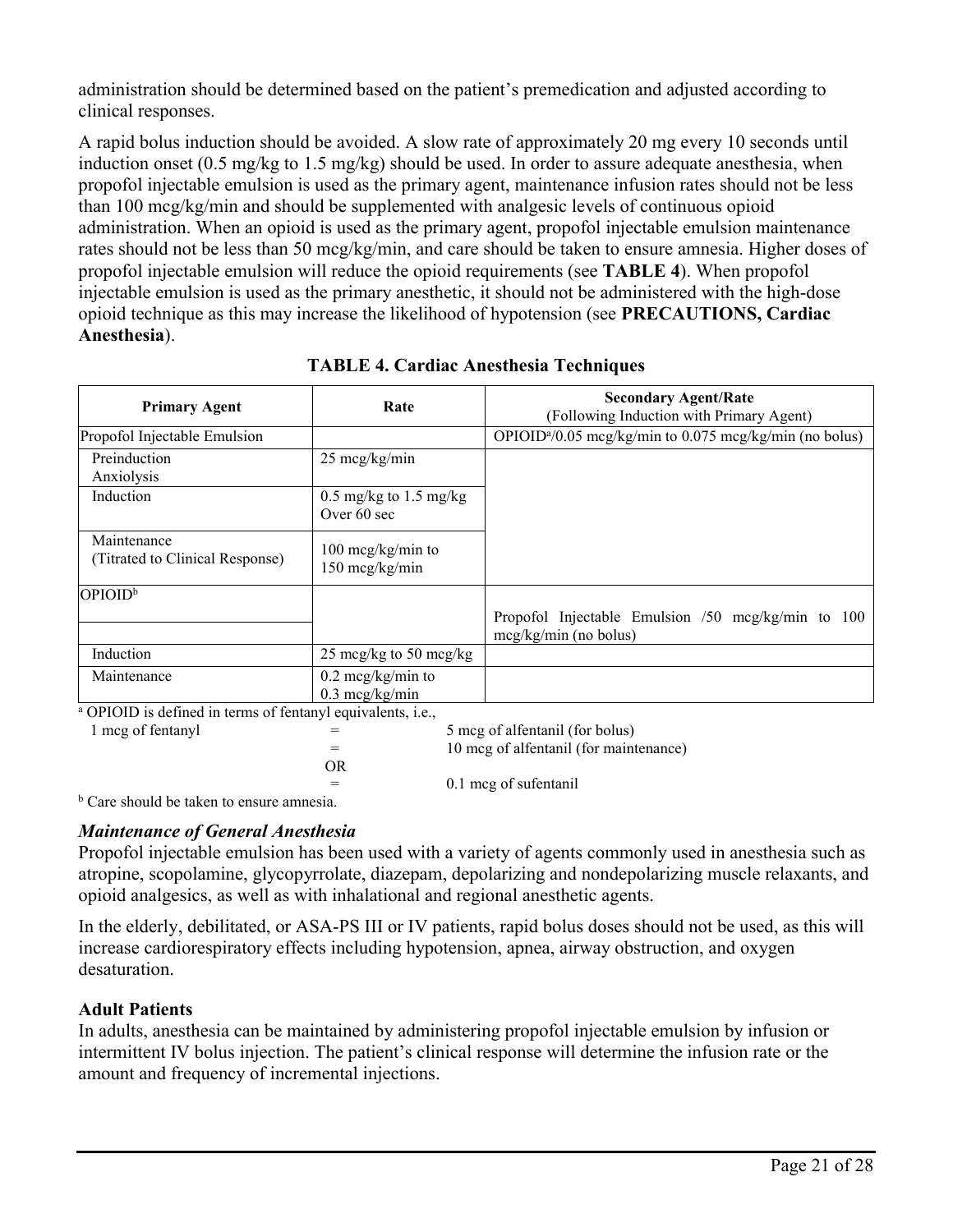#### **Continuous Infusion**

Propofol injectable emulsion 100 mcg/kg/min to 200 mcg/kg/min administered in a variable rate infusion with 60% to 70% nitrous oxide and oxygen provides anesthesia for patients undergoing general surgery. Maintenance by infusion of propofol injectable emulsion should immediately follow the induction dose in order to provide satisfactory or continuous anesthesia during the induction phase. During this initial period following the induction dose, higher rates of infusion are generally required (150 mcg/kg/min to 200 mcg/kg/min) for the first 10 to 15 minutes. Infusion rates should subsequently be decreased 30% to 50% during the first half-hour of maintenance. Generally, rates of 50 mcg/kg/min to 100 mcg/kg/min in adults should be achieved during maintenance in order to optimize recovery times.

Other drugs that cause CNS depression (e.g., sedatives, anesthetics, and opioids) can increase the CNS depression induced by propofol.

#### **Intermittent Bolus**

Increments of propofol injectable emulsion 25 mg (2.5 mL) to 50 mg (5 mL) may be administered with nitrous oxide in adult patients undergoing general surgery. The incremental boluses should be administered when changes in vital signs indicate a response to surgical stimulation or light anesthesia.

#### **Pediatric Patients**

Propofol injectable emulsion administered as a variable rate infusion supplemented with nitrous oxide 60% to 70% provides satisfactory anesthesia for most children 2 months of age or older, ASA-PS I or II, undergoing general anesthesia.

In general, for the pediatric population, maintenance by infusion of propofol injectable emulsion at a rate of 200 mcg/kg/min to 300 mcg/kg/min should immediately follow the induction dose. Following the first half-hour of maintenance, infusion rates of 125 mcg/kg/min to 150 mcg/kg/min are typically needed. Propofol injectable emulsion should be titrated to achieve the desired clinical effect. Younger pediatric patients may require higher maintenance infusion rates than older pediatric patients (see **TABLE 2** Clinical Trials).

#### *Monitored Anesthesia Care (MAC) Sedation*  **Adult Patients**

When propofol injectable emulsion is administered for MAC sedation, rates of administration should be individualized and titrated to clinical response. In most patients, the rates of propofol injectable emulsion administration will be in the range of 25 mcg/kg/min to 75 mcg/kg/min.

During initiation of MAC sedation, slow infusion or slow injection techniques are preferable over rapid bolus administration. During maintenance of MAC sedation, a variable rate infusion is preferable over intermittent bolus dose administration. In the elderly, debilitated, or ASA-PS III or IV patients, rapid (single or repeated) bolus dose administration should not be used for MAC sedation (see **WARNINGS**). A rapid bolus injection can result in undesirable cardiorespiratory depression including hypotension, apnea, airway obstruction, and oxygen desaturation.

#### **Initiation of MAC Sedation**

For initiation of MAC sedation, either an infusion or a slow injection method may be utilized while closely monitoring cardiorespiratory function. With the infusion method, sedation may be initiated by infusing propofol injectable emulsion at 100 mcg/kg/min to 150 mcg/kg/min (6 mg/kg/h to 9 mg/kg/h) for a period of 3 minutes to 5 minutes and titrating to the desired clinical effect while closely monitoring respiratory function. With the slow injection method for initiation, patients will require approximately 0.5 mg/kg administered over 3 minutes to 5 minutes and titrated to clinical responses. When propofol injectable emulsion is administered slowly over 3 minutes to 5 minutes, most patients will be adequately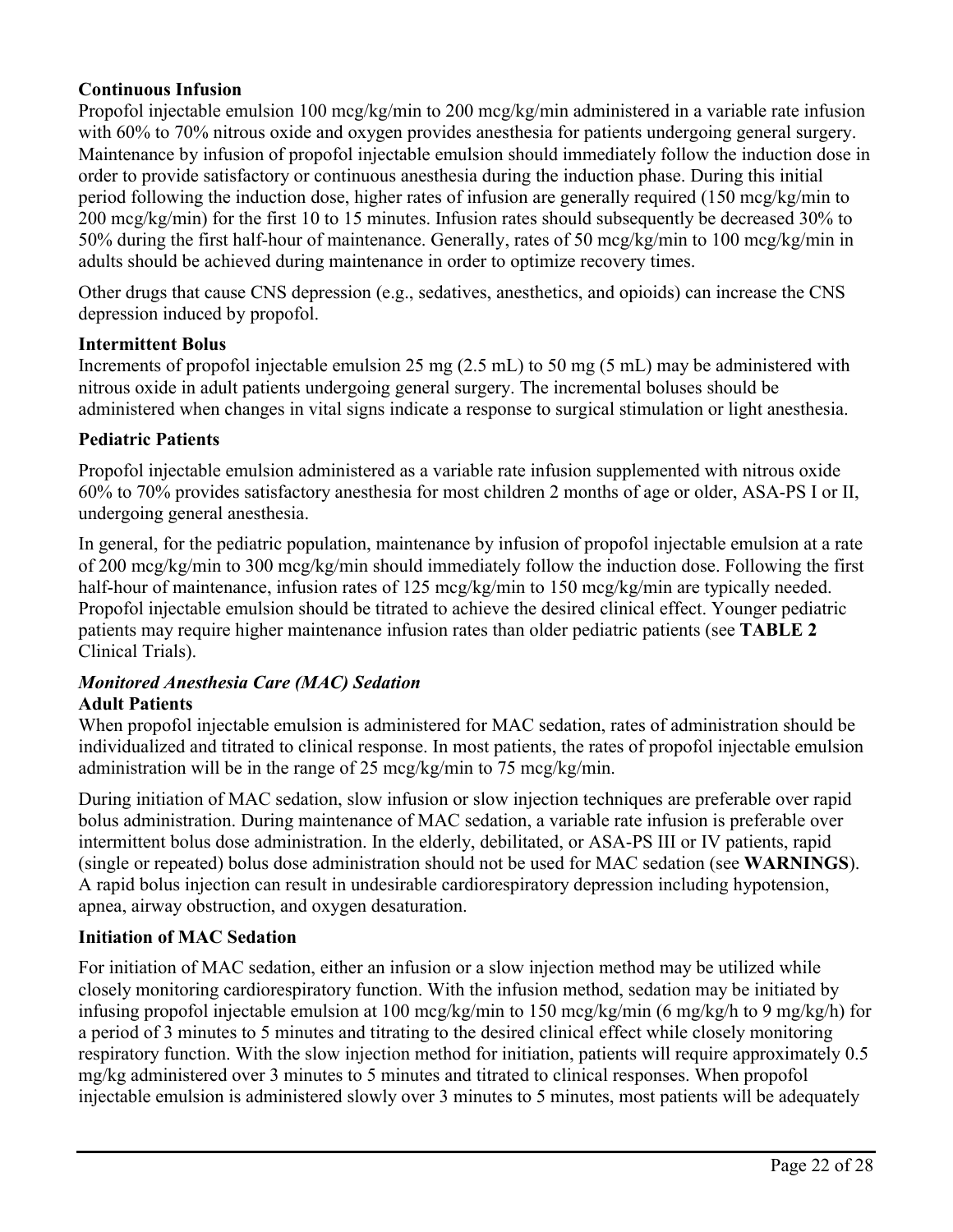sedated, and the peak drug effect can be achieved while minimizing undesirable cardiorespiratory effects occurring at high plasma levels.

In the elderly, debilitated, or ASA-PS III or IV patients, rapid (single or repeated) bolus dose administration should not be used for MAC sedation (see **WARNINGS**). The rate of administration should be over 3 minutes to 5 minutes and the dosage of propofol injectable emulsion should be reduced to approximately 80% of the usual adult dosage in these patients according to their condition, responses, and changes in vital signs (see **DOSAGE AND ADMINISTRATION**).

### **Maintenance of MAC Sedation**

For maintenance of sedation, a variable rate infusion method is preferable over an intermittent bolus dose method. With the variable rate infusion method, patients will generally require maintenance rates of 25 mcg/kg/min to 75 mcg/kg/min (1.5 mg/kg/h to 4.5 mg/kg/h) during the first 10 minutes to 15 minutes of sedation maintenance. Infusion rates should subsequently be decreased over time to 25 mcg/kg/min to 50 mcg/kg/min and adjusted to clinical responses. In titrating to clinical effect, allow approximately 2 minutes for onset of peak drug effect.

Infusion rates should always be titrated downward in the absence of clinical signs of light sedation until mild responses to stimulation are obtained in order to avoid sedative administration of propofol injectable emulsion at rates higher than are clinically necessary.

If the intermittent bolus dose method is used, increments of propofol injectable emulsion 10 mg (1 mL) or 20 mg (2 mL) can be administered and titrated to desired clinical effect. With the intermittent bolus method of sedation maintenance, there is increased potential for respiratory depression, transient increases in sedation depth, and prolongation of recovery.

In the elderly, debilitated, or ASA-PS III or IV patients, rapid (single or repeated) bolus dose administration should not be used for MAC sedation (see **WARNINGS**). The rate of administration and the dosage of propofol injectable emulsion should be reduced to approximately 80% of the usual adult dosage in these patients according to their condition, responses, and changes in vital signs (see **DOSAGE AND ADMINISTRATION**).

Propofol injectable emulsion can be administered as the sole agent for maintenance of MAC sedation during surgical/diagnostic procedures. When propofol injectable emulsion sedation is supplemented with opioid and/or benzodiazepine medications, these agents increase the sedative and respiratory effects of propofol injectable emulsion and may also result in a slower recovery profile (see **PRECAUTIONS,** *Drug Interactions*).

## *ICU Sedation*

## (see **WARNINGS** and **DOSAGE AND ADMINISTRATION,** *Handling Procedures***).**

Abrupt discontinuation of propofol injectable emulsion prior to weaning or for daily evaluation of sedation levels should be avoided. This may result in rapid awakening with associated anxiety, agitation, and resistance to mechanical ventilation. Infusions of propofol injectable emulsion should be adjusted to assure a minimal level of sedation is maintained throughout the weaning process and when assessing the level of sedation (see **PRECAUTIONS**).

#### **Adult Patients**

For intubated, mechanically ventilated adult patients, Intensive Care Unit (ICU) sedation should be initiated slowly with a continuous infusion in order to titrate to desired clinical effect and minimize hypotension (see **DOSAGE AND ADMINISTRATION**).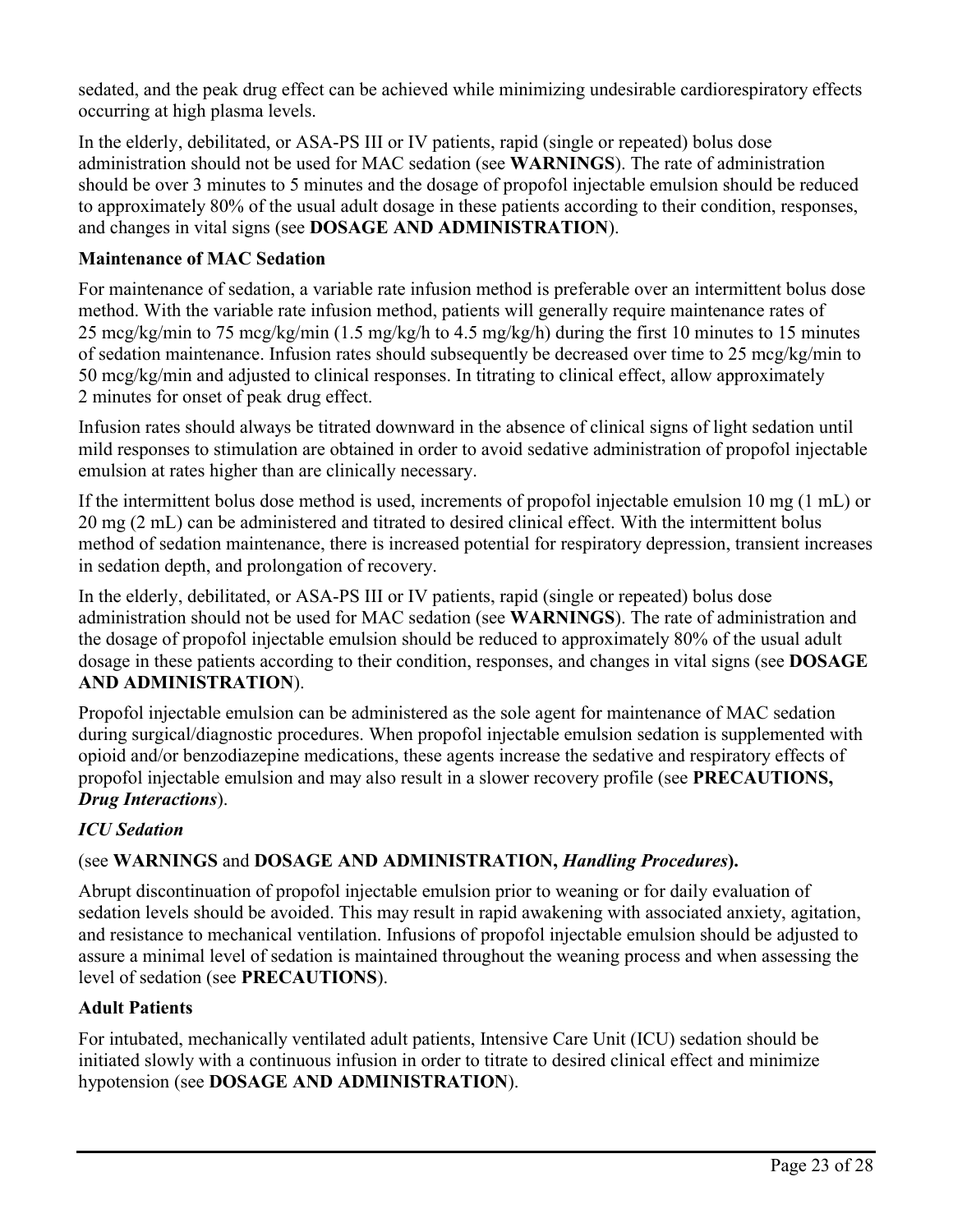Most adult ICU patients recovering from the effects of general anesthesia or deep sedation will require maintenance rates of 5 mcg/kg/min to 50 mcg/kg/min (0.3 mg/kg/h to 3 mg/kg/h) individualized and titrated to clinical response (see **DOSAGE AND ADMINISTRATION**). With medical ICU patients or patients who have recovered from the effects of general anesthesia or deep sedation, the rate of administration of 50 mcg/kg/min or higher may be required to achieve adequate sedation. These higher rates of administration may increase the likelihood of patients developing hypotension. Administration should not exceed 4 mg/kg/hour unless the benefits outweigh the risks (see **WARNINGS**)*.*

Dosage and rate of administration should be individualized and titrated to the desired effect, according to clinically relevant factors including the patient's underlying medical problems, preinduction and concomitant medications, age, ASA-PS classification, and level of debilitation of the patient. The elderly, debilitated, and ASA-PS III or IV patients may have exaggerated hemodynamic and respiratory responses to rapid bolus doses (see **WARNINGS**).

Propofol injectable emulsion should be individualized according to the patient's condition and response, blood lipid profile, and vital signs (see **PRECAUTIONS,** *Intensive Care Unit Sedation*). For intubated, mechanically ventilated adult patients, Intensive Care Unit (ICU) sedation should be initiated slowly with a continuous infusion in order to titrate to desired clinical effect and minimize hypotension. When indicated, initiation of sedation should begin at 5 mcg/kg/min (0.3 mg/kg/h). The infusion rate should be increased by increments of 5 mcg/kg/min to 10 mcg/kg/min (0.3 mg/kg/h to 0.6 mg/kg/h) until the desired level of sedation is achieved. A minimum period of 5 minutes between adjustments should be allowed for onset of peak drug effect. Most adult patients require maintenance rates of 5 mcg/kg/min to 50 mcg/kg/min (0.3 mg/kg/h to 3 mg/kg/h) or higher. Administration should not exceed 4 mg/kg/hour unless the benefits outweigh the risks (see **WARNINGS**). Dosages of propofol injectable emulsion should be reduced in patients who have received large dosages of narcotics. Conversely, the propofol injectable emulsion dosage requirement may also be reduced by adequate management of pain with analgesic agents. As with other sedative medications, there is interpatient variability in dosage requirements, and these requirements may change with time (see **SUMMARY OF DOSAGE GUIDELINES**). Evaluation of level of sedation and assessment of CNS function should be carried out daily throughout maintenance to determine the minimum dose of propofol required for sedation (see *Clinical Trials***, Intensive Care Unit (ICU) Sedation).** Bolus administration of 10 mg or 20 mg should only be used to rapidly increase depth of sedation in patients where hypotension is not likely to occur. Patients with compromised myocardial function, intravascular volume depletion, or abnormally low vascular tone (e.g., sepsis) may be more susceptible to hypotension (see **PRECAUTIONS**).

## **SUMMARY OF DOSAGE GUIDELINES**

Dosages and rates of administration in the following table should be individualized and titrated to clinical response. Safety and dosing requirements for induction of anesthesia in pediatric patients have only been established for children 3 years of age or older. Safety and dosing requirements for the maintenance of anesthesia have only been established for children 2 months of age and older.

For complete dosage information, see **DOSAGE AND ADMINISTRATION**.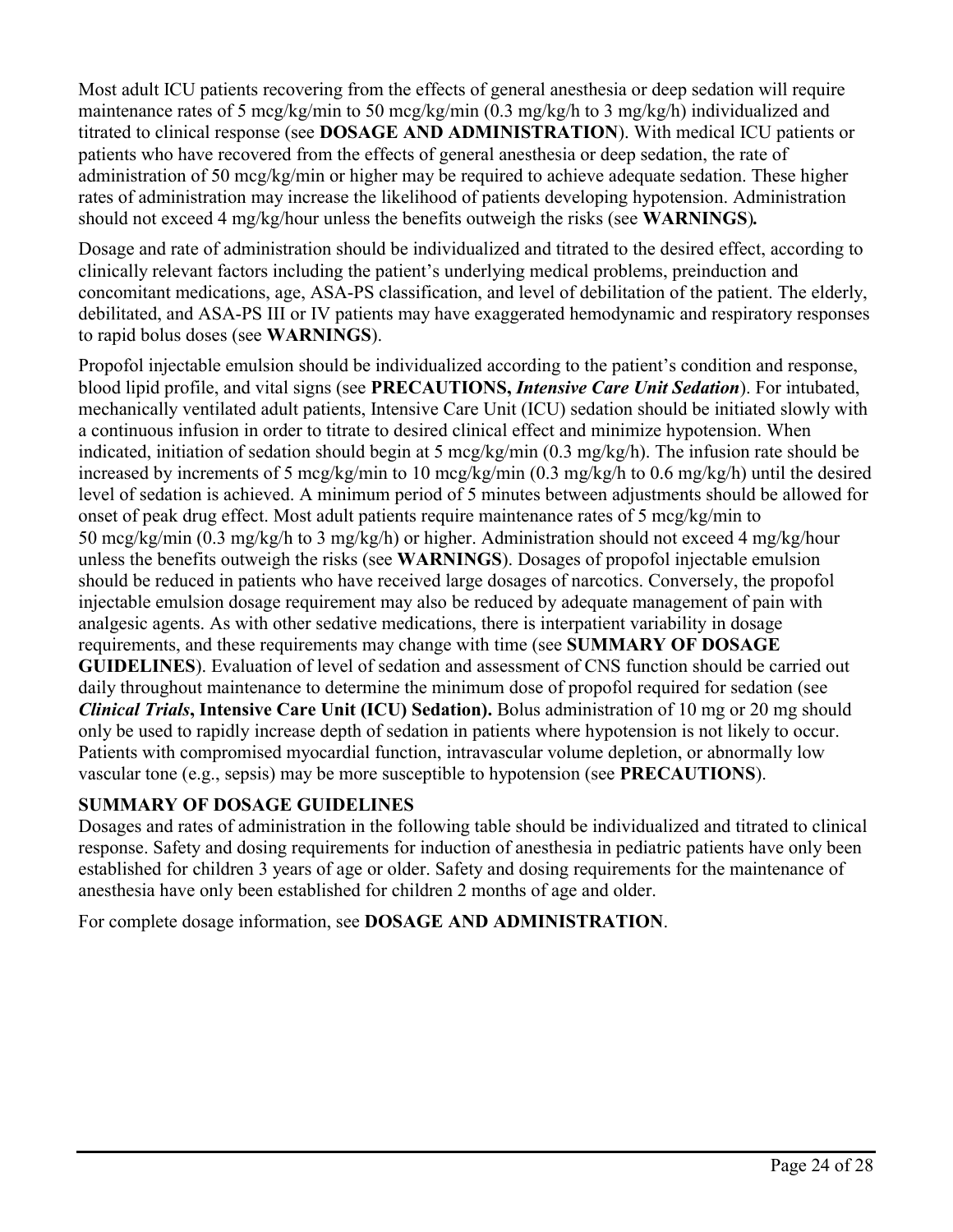| <b>Induction of General Anesthesia</b> |                                                                                                                       |
|----------------------------------------|-----------------------------------------------------------------------------------------------------------------------|
|                                        | Healthy Adults Less Than 55 Years of Age: 40 mg every 10 seconds until induction onset                                |
|                                        | $(2 \text{ mg/kg}$ to $2.5 \text{ mg/kg}$ .                                                                           |
|                                        | Elderly, Debilitated, or ASA-PS III or IV Patients: 20 mg every 10 seconds until induction onset                      |
|                                        | $(1 \text{ mg/kg}$ to $1.5 \text{ mg/kg}$ .                                                                           |
|                                        | <b>Cardiac Anesthesia:</b> 20 mg every 10 seconds until induction onset $(0.5 \text{ mg/kg to } 1.5 \text{ mg/kg})$ . |
|                                        | <b>Neurosurgical Patients:</b> 20 mg every 10 seconds until induction onset $(1 \text{ mg/kg to 2 mg/kg})$ .          |
|                                        | Pediatric Patients - healthy, from 3 years to 16 years of age: 2.5 to 3.5 mg/kg administered over                     |
|                                        | 20 to 30 seconds.                                                                                                     |
|                                        | (see PRECAUTIONS, Pediatric Use and CLINICAL PHARMACOLOGY, Pediatrics)                                                |
|                                        | <b>Maintenance of General Anesthesia: Infusion</b>                                                                    |
|                                        | Healthy Adults Less Than 55 Years of Age: 100 mcg/kg/min to 200 mcg/kg/min (6 mg/kg/h to                              |
|                                        | $12 \text{ mg/kg/h}$ .                                                                                                |
|                                        | Elderly, Debilitated, ASA-PS III or IV Patients: 50 mcg/kg/min to 100 mcg/kg/min (3 mg/kg/h                           |
|                                        | to 6 mg/kg/h).                                                                                                        |
|                                        | Cardiac Anesthesia: Most patients require:                                                                            |
|                                        | Primary Propofol Injectable Emulsion with Secondary Opioid -100 mcg/kg/min to 150 mcg/kg/min.                         |
|                                        | Low-dose Propofol Injectable Emulsion with Primary Opioid - 50 mcg/kg/min to 100 mcg/kg/min.                          |
|                                        | (see DOSAGE AND ADMINISTRATION, TABLE 4)                                                                              |
|                                        | Neurosurgical Patients: 100 mcg/kg/min to 200 mcg/kg/min (6 mg/kg/h to 12 mg/kg/h).                                   |
|                                        |                                                                                                                       |
|                                        | Pediatric Patients - healthy, from 2 months of age to 16 years of age: 125 mcg/kg/min to 300                          |
|                                        | $mcg/kg/min$ (7.5 mg/kg/h to 18 mg/kg/h).                                                                             |
|                                        | Following the first half hour of maintenance, if clinical signs of light anesthesia are not present, the              |
|                                        | infusion rate should be decreased.                                                                                    |
|                                        | (see PRECAUTIONS, Pediatric Use and CLINICAL PHARMACOLOGY, Pediatrics)                                                |
|                                        | <b>Maintenance of General Anesthesia: Intermittent Bolus</b>                                                          |
|                                        | Healthy Adults Less Than 55 Years of Age: Increments of 20 mg to 50 mg as needed.                                     |
|                                        |                                                                                                                       |
| <b>Initiation of MAC Sedation</b>      |                                                                                                                       |
|                                        |                                                                                                                       |
|                                        | Healthy Adults Less Than 55 Years of Age: Slow infusion or slow injection techniques are                              |
|                                        | recommended to avoid apnea or hypotension. Most patients require an infusion of 100 mcg/kg/min                        |
|                                        | to 150 mcg/kg/min (6 mg/kg/h to 9 mg/kg/h) for 3 minutes to 5 minutes or a slow injection of                          |
|                                        | 0.5 mg/kg over 3 minutes to 5 minutes followed immediately by a maintenance infusion.                                 |
|                                        | Elderly, Debilitated, Neurosurgical, or ASA-PS III or IV Patients: Most patients require                              |
|                                        | dosages similar to healthy adults. Rapid boluses are to be avoided (see WARNINGS).                                    |
| <b>Maintenance of MAC Sedation</b>     |                                                                                                                       |
|                                        | Healthy Adults Less Than 55 Years of Age: A variable rate infusion technique is preferable over                       |
|                                        | an intermittent bolus technique. Most patients require an infusion of 25 mcg/kg/min to                                |
|                                        | 75 mcg/kg/min (1.5 mg/kg/h to 4.5 mg/kg/h) or incremental bolus doses of 10 mg or 20 mg.                              |
|                                        | In Elderly, Debilitated, Neurosurgical, or ASA-PS III/IV Patients: Most patients require 80% of                       |
|                                        | the usual adult dose. A rapid (single or repeated) bolus dose should not be used (see WARNINGS).                      |
|                                        | Initiation and Maintenance of ICU Sedation in Intubated, Mechanically Ventilated                                      |
|                                        | Adult Patients - Because of the residual effects of previous anesthetic or sedative agents, in most                   |
|                                        | patients the initial infusion should be 5 mcg/kg/min $(0.3 \text{ mg/kg/n})$ for at least 5 minutes. Subsequent       |
|                                        | increments of 5 mcg/kg/min to 10 mcg/kg/min (0.3 mg/kg/h to 0.6 mg/kg/h) over 5 minutes to                            |
|                                        | 10 minutes may be used until desired clinical effect is achieved. Maintenance rates of 5 mcg/kg/min                   |
|                                        | to 50 mcg/kg/min (0.3 mg/kg/h to 3 mg/kg/h) or higher may be required. Administration should not                      |
|                                        | exceed 4 mg/kg/hour unless the benefits outweigh the risks (see WARNINGS).                                            |
|                                        | Evaluation of clinical effect and assessment of CNS function should be carried out daily                              |
|                                        | throughout maintenance to determine the minimum dose of propofol injectable emulsion                                  |
|                                        | required for sedation.                                                                                                |
|                                        | The tubing and any unused portions of propofol injectable emulsion should be discarded after                          |
|                                        | 12 hours because propofol injectable emulsion contains no preservatives and is capable of                             |
|                                        | supporting growth of microorganisms (see WARNINGS and DOSAGE AND<br><b>ADMINISTRATION).</b>                           |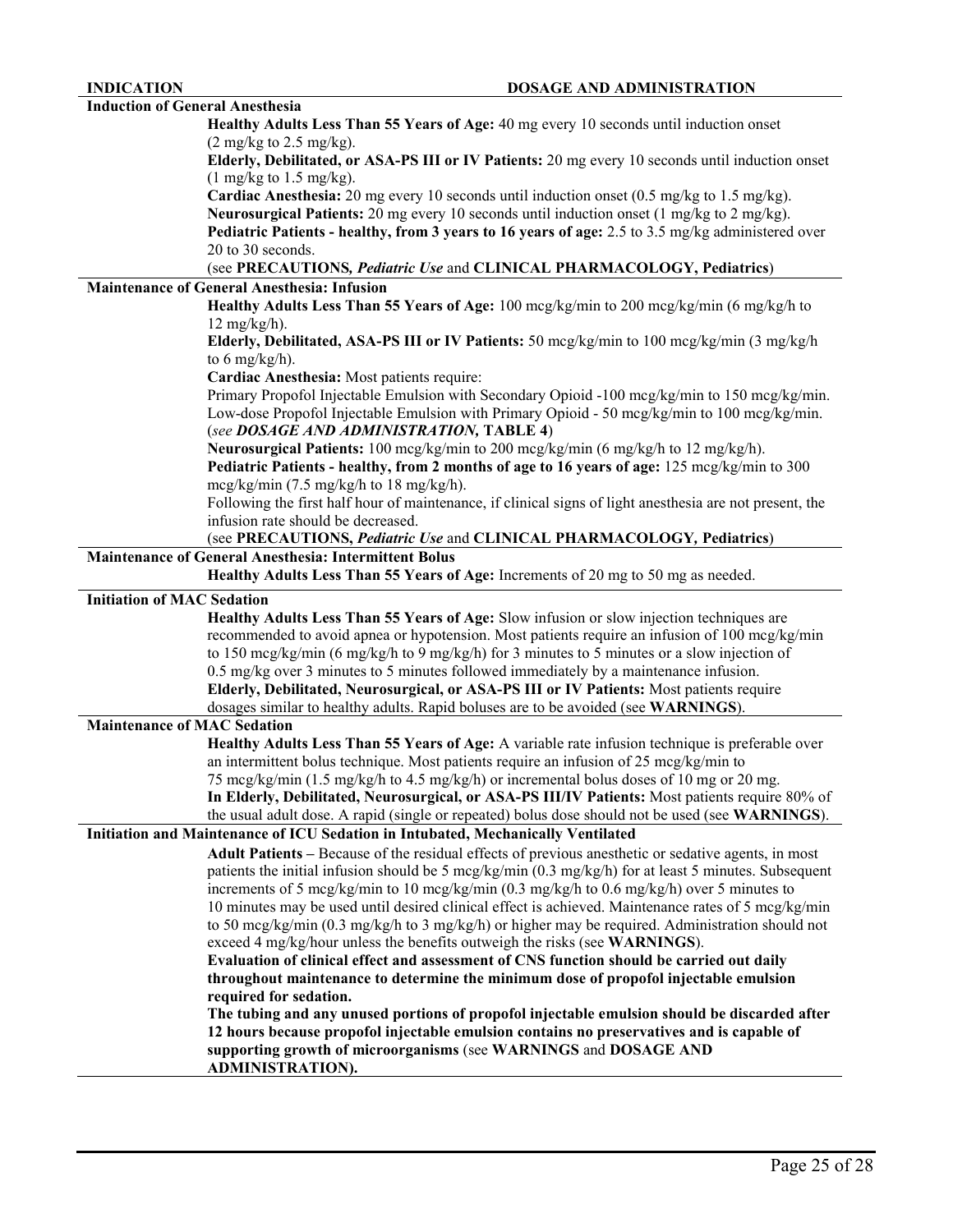#### **Administration with Lidocaine**

If lidocaine is to be administered to minimize pain on injection of propofol, it is recommended that it be administered prior to propofol administration or that it be added to propofol immediately before administration and in quantities not exceeding 20 mg lidocaine/200 mg propofol.

#### **Compatibility and Stability**

Propofol injectable emulsion should not be mixed with other therapeutic agents prior to administration.

#### **Dilution Prior to Administration**

Propofol injectable emulsion is provided as a ready-to-use formulation. However, should dilution be necessary, it should only be diluted with 5% Dextrose Injection, USP, and it should not be diluted to a concentration less than 2 mg/mL because it is an emulsion. In diluted form it has been shown to be more stable when in contact with glass than with plastic (95% potency after 2 hours of running infusion in plastic).

#### **Administration with Other Fluids**

Compatibility of propofol injectable emulsion with the coadministration of blood/serum/plasma has not been established (see **WARNINGS**). When administered using a y-type infusion set, propofol injectable emulsion has been shown to be compatible with the following intravenous fluids.

- 5% Dextrose Injection, USP
- Lactated Ringers Injection, USP
- Lactated Ringers and 5% Dextrose Injection
- 5% Dextrose and 0.45% Sodium Chloride Injection, USP
- 5% Dextrose and 0.2% Sodium Chloride Injection, USP

#### *Handling Procedures*

#### **General**

Parenteral drug products should be inspected visually for particulate matter and discoloration prior to administration whenever solution and container permit.

Clinical experience with the use of in-line filters and propofol injectable emulsion during anesthesia or ICU/MAC sedation is limited. Propofol injectable emulsion should only be administered through a filter with a pore size of 5 micron or greater unless it has been demonstrated that the filter does not restrict the flow of propofol injectable emulsion and/or cause the breakdown of the emulsion. Filters should be used with caution and where clinically appropriate. Continuous monitoring is necessary due to the potential for restricted flow and/or breakdown of the emulsion.

Do not use if there is evidence of separation of the phases of the emulsion.

Rare cases of self-administration of propofol injectable emulsion, by health care professionals have been reported, including some fatalities (see **DRUG ABUSE AND DEPENDENCE**).

*Strict aseptic technique must always be maintained during handling. Propofol injectable emulsion is a single access parenteral product (single patient infusion vial) which contains benzyl alcohol 1.5 mg/mL and sodium benzoate 0.7 mg/mL to inhibit the rate of growth of microorganisms, up to 12 hours, in the event of accidental extrinsic contamination. However, propofol injectable emulsion can still support the growth of microorganisms as it is not an antimicrobially preserved product under USP standards. Do not use if contamination is suspected. Discard unused drug product as directed within the required time limits. There have been reports in which failure to use aseptic technique when handling propofol injectable emulsion was associated with microbial contamination of the product and with fever, infection/sepsis, other life-threatening illness, and/or death.*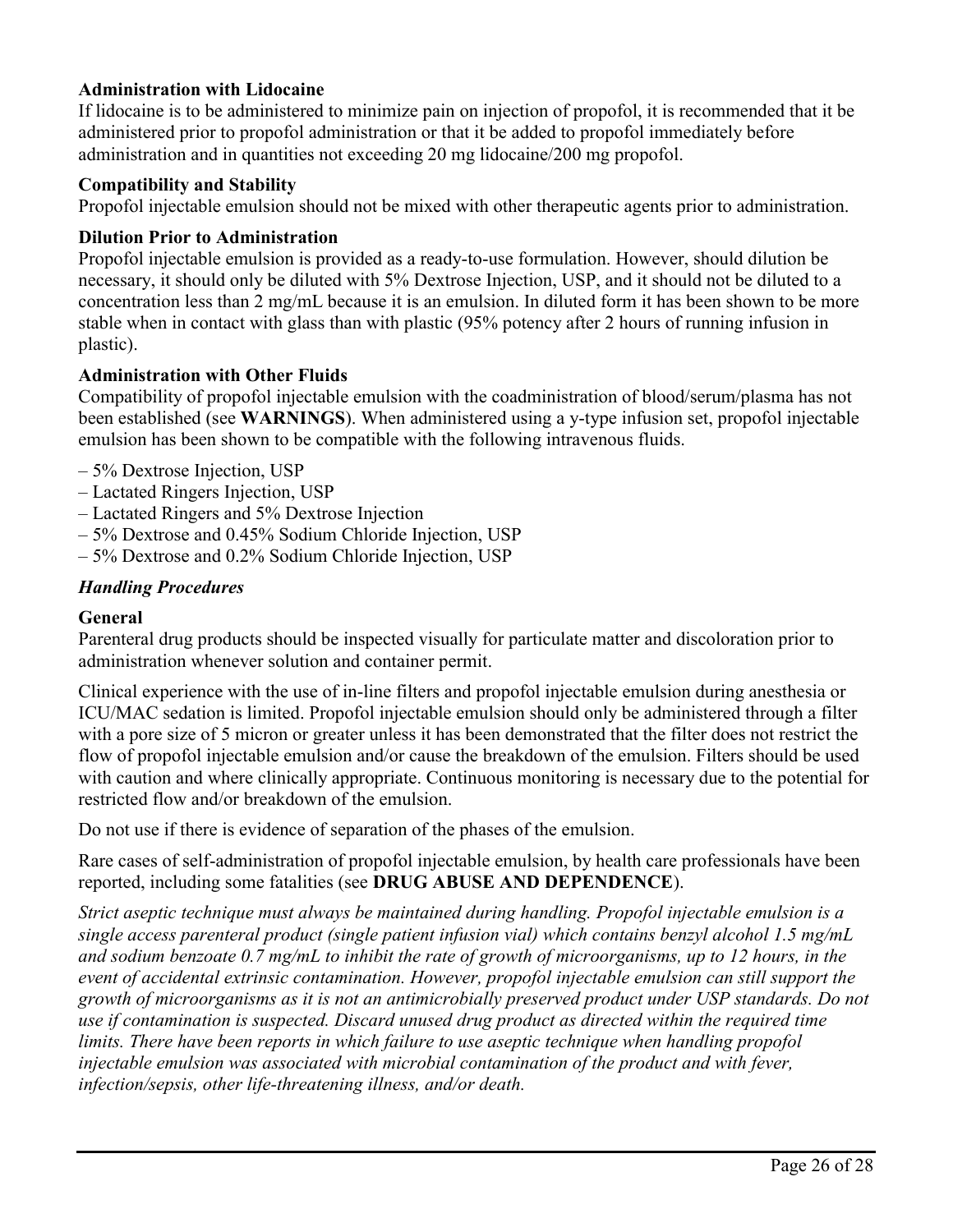*There have been reports, in the literature and other public sources, of the transmission of bloodborne pathogens (such as Hepatitis B, Hepatitis C, and HIV) from unsafe injection practices, and use of propofol vials intended for single use on multiple persons. Propofol injectable emulsion vials are never to be accessed more than once or used on more than one person.*

Propofol injectable emulsion, with benzyl alcohol, inhibits microbial growth for up to 12 hours, as demonstrated by test data for representative USP microorganisms.

### **Guidelines for Aseptic Technique for General Anesthesia/MAC Sedation**

Propofol must be prepared for use just prior to initiation of each individual anesthetic/sedative procedure. The vial rubber stopper should be disinfected using 70% isopropyl alcohol. Propofol should be drawn into a sterile syringe immediately after a vial is opened. When withdrawing propofol from vials, a sterile vent spike should be used. The syringe should be labeled with appropriate information including the date and time the vial was opened. Administration should commence promptly and be completed within 12 hours after the vial has been opened.

Propofol injectable emulsion must be prepared for single patient use only. Any unused portions of propofol injectable emulsion drug product, reservoirs, dedicated administration tubing and/or solutions containing propofol injectable emulsion must be discarded at the end of the anesthetic procedure or at 12 hours, whichever occurs sooner. The IV line should be flushed every 12 hours and at the end of the anesthetic procedure to remove residual propofol injectable emulsion.

### **Guidelines for Aseptic Technique for ICU Sedation**

Propofol injectable emulsion must be prepared for single patient use only. Strict aseptic techniques must be followed. The vial rubber stopper should be disinfected using 70% isopropyl alcohol. A sterile vent spike and sterile tubing must be used for administration of propofol injectable emulsion. As with other lipid emulsions, the number of IV line manipulations should be minimized. Administration should commence promptly and must be completed within 12 hours after the vial has been spiked. The tubing and any unused propofol injectable emulsion drug product must be discarded after 12 hours.

If propofol injectable emulsion is transferred to a syringe prior to administration, it should be drawn into a sterile syringe immediately after a vial is opened. When withdrawing propofol injectable emulsion from a vial, a sterile vent spike should be used. The syringe should be labeled with appropriate information including the date and time the vial was opened. Administration should commence promptly and be completed within 12 hours after the vial has been opened. Propofol injectable emulsion should be discarded and administration lines changed after 12 hours.

#### **HOW SUPPLIED**

Propofol Injectable Emulsion, USP is supplied as follows:

| <b>Unit of Sale</b>                          | Concentration                  |
|----------------------------------------------|--------------------------------|
| NDC 0409-4699-30                             | $200 \text{ mg}/20 \text{ mL}$ |
| Carton of 5 Single patient use Fliptop vials | $(10 \text{ mg/mL})$           |
|                                              |                                |
| NDC 0409-6010-25                             | $200 \text{ mg}/20 \text{ mL}$ |
| Tray of 25 Single patient use Fliptop vials  | $(10 \text{ mg/mL})$           |
|                                              |                                |
| NDC 0409-4699-33                             | $500 \text{ mg}/50 \text{ mL}$ |
| Tray of 20 Single patient use Fliptop vials  | $(10 \text{ mg/mL})$           |
|                                              |                                |
| NDC 0409-4699-24                             | 1 g/100 mL                     |
| Tray of 10 Single patient use Fliptop vials  | $(10 \text{ mg/mL})$           |
|                                              |                                |